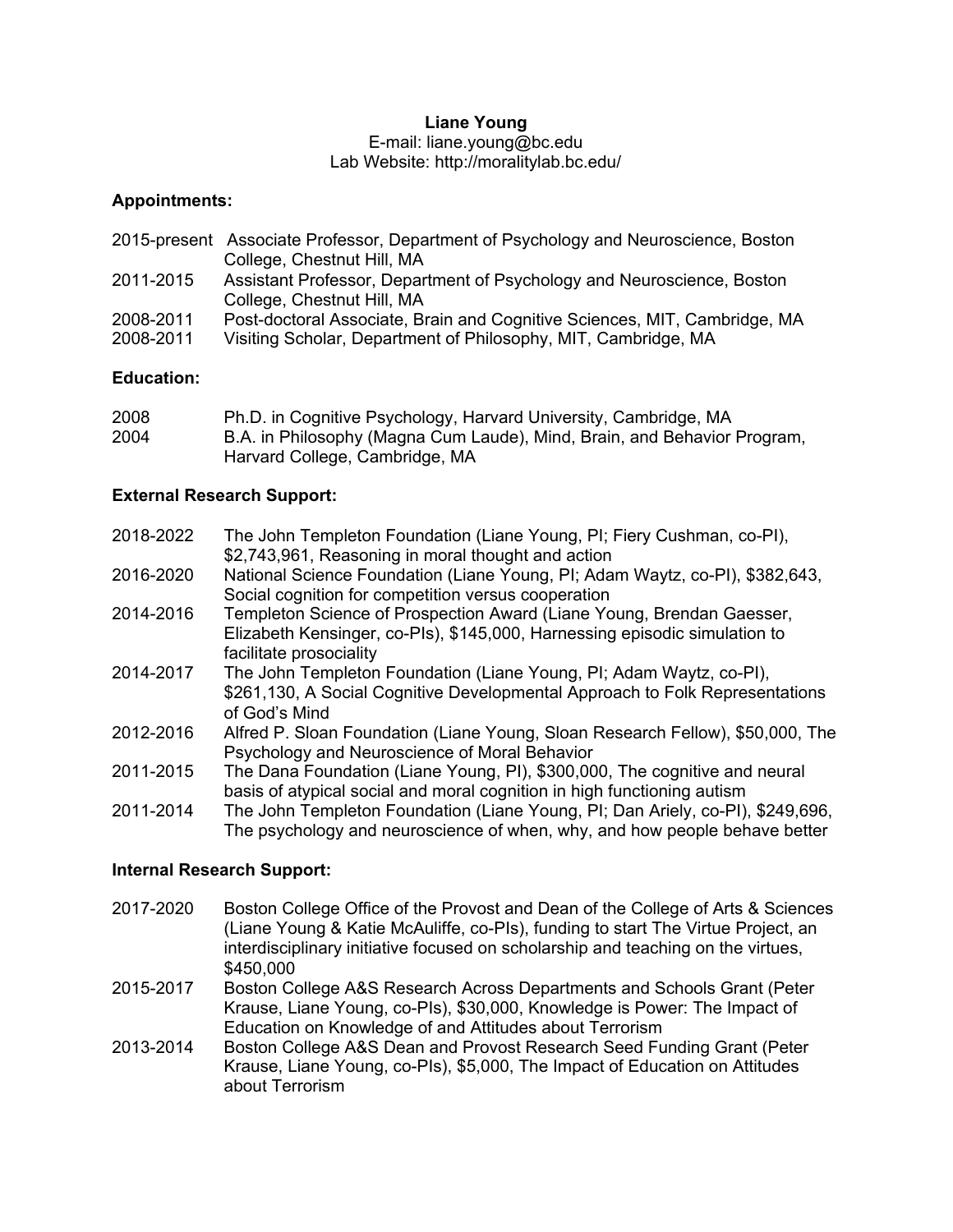See section on Mentoring (below) for funding (e.g., NSF, NSERC) awarded to my graduate students and postdoctoral associates.

### **Academic Honors:**

| Boston College Graduate School Teaching and Mentoring Award                                                                     |  |  |
|---------------------------------------------------------------------------------------------------------------------------------|--|--|
| Psychonomic Society Early Career Award (for significant contributions to<br>scientific psychology)                              |  |  |
| APS Janet Taylor Spence Award (for transformative early career contributions to                                                 |  |  |
| psychological science)                                                                                                          |  |  |
| Sage Young Scholars Award from Society of Personality and Social Psychology<br>(SPSP)                                           |  |  |
| Stanton Award from Society for Philosophy and Psychology (SPP)                                                                  |  |  |
| Theoretical Innovation Award from Society of Personality and Social Psychology<br>(SPSP)                                        |  |  |
| Alfred P. Sloan Research Fellow                                                                                                 |  |  |
| Dana Neuroscience Scholar Award (in recognition of achievements to date and<br>potential to advance the field of neuroscience)  |  |  |
| Early Career Award for Distinguished Scientific Contributions to Social<br>Neuroscience (Society for Social Neuroscience)       |  |  |
| National Science Foundation Graduate Student Fellowship                                                                         |  |  |
| William James Prize (awarded to the best paper submitted to the Society for<br>Philosophy and Psychology by a graduate student) |  |  |
| John Harvard Scholarship (for academic excellence at Harvard College)                                                           |  |  |
| Detur Book Prize (for academic excellence at Harvard College)                                                                   |  |  |
| Intel Science Talent Search semifinalist                                                                                        |  |  |
| National Merit Scholarship winner                                                                                               |  |  |
|                                                                                                                                 |  |  |

### **Editorial Roles:**

| Social Psychological and Personality Science | Editorial Board, Sept 2020-present         |
|----------------------------------------------|--------------------------------------------|
| <b>Cognitive Science</b>                     | Editorial Board, May 2019-present          |
| Cognition                                    | Editorial Board, April 2017-present        |
| <b>Scientific Reports</b>                    | Editorial Board, February 2015-present     |
| Judgment and Decision-Making                 | Consulting Editor, June 2013-present       |
| Minds and Machines                           | Editorial Board, January 2011-present      |
| <b>Psychological Science</b>                 | Editorial Board, January 2012-January 2020 |
| PLoS ONE                                     | Editorial Board, November 2011-May 2016    |

### **Professional Memberships (dates vary)**:

Society for Philosophy and Psychology **Executive Board Member,** 2010-2013 Psychonomic Society Association for Psychological Science Society for Personality and Social Psychology

### **Program Co-Chair:**

Annual Meeting of Society for Philosophy and Psychology (Austin, TX), w/ Jonathan Phillips (June 2016)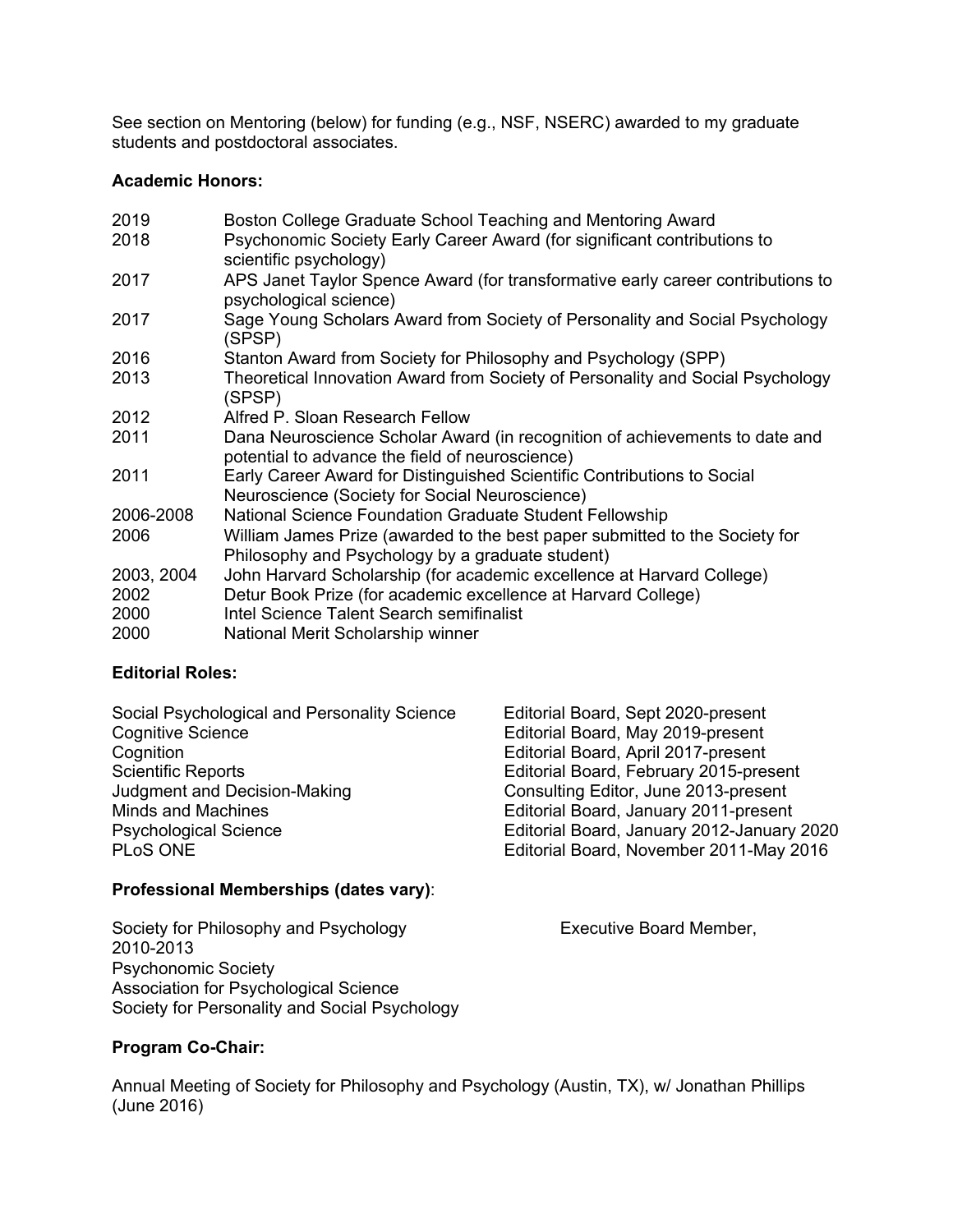2<sup>nd</sup> Annual Social Brain Sciences Symposium (Boston, MA), w/ Elizabeth Kensinger (February 2014)

### **Publications:**

## **In Press**

Hirschfeld-Kroen, J., Jiang, K., Wasserman, E., Anzellotti, S., & Young, L. (in press). When my wrongs are worse than yours: Behavioral and neural asymmetries in first-person and third-person perspectives of accidental harms. Journal of Experimental Social Psychology.

Handley-Miner, I., & Young, L. (in press). Do knowledge representations facilitate learning under epistemic uncertainty? Behavioral and Brain Sciences.

Park, B., Fareri, D., Delgado, M., & Young, L. (in press). The role of right temporo-parietal junction in processing social prediction error across relationship contexts. Social Cognitive and Affective Neuroscience.

Tsoi, L., Hamlin, K., Waytz, A., Baron, A.S., & Young, L. (in press). A cooperation advantage for theory of mind in children and adults. Social Cognition.

Niemi, L., Leone, C., & Young, L. (in press). Linguistic evidence for the dissociation between impurity and harm: Differences in the duration and scope of contamination versus injury. Social Cognition.

Theriault, J., Young, L., & Feldman Barrett, L. (in press). The sense of should: a biologically-based framework for modeling social pressure. Physics of Life Reviews. doi: 10.1016/j.plrev.2020.01.004

Park, B.†, Kim, M.†, & Young, L. (in press). An examination of accurate versus "biased" mentalizing in moral and economic decision-making. In Gilead, M. & Ochsner, K. N. (Eds). The Neural Bases of Mentalizing. New York: Springer. †: Co-correspondence

### **2020**

Greene, J.D. & Young, L. (2020). The Cognitive Neuroscience of Moral Judgment and Decision-Making. The Cognitive Neurosciences, Volume 6 (Ed. M.S. Gazzaniga). MIT Press.

Rottman, J., Zizik, V., Minard, K., Young, L., Blake, P. R., & Kelemen, D. (2020). The moral, or the story? Changing children's distributive justice preferences through social communication. Cognition, 205, 104441. doi:10.1016/j.cognition.2020.104441.

Kim, M., Mende-Siedlecki, P., Anzellotti, S., & Young, L. (2020). Theory of mind following the violation of strong and weak prior beliefs. Cerebral Cortex.

Theriault, J., Waytz, A., Heiphetz, L., & Young, L. (2020). Theory of Mind network activity is associated with metaethical judgment: An item analysis. Neuropsychologia, 107475.

Niemi, L., Hartshorne, J., Gerstenberg, T., Stanley, M. & Young, L. (2020). Moral values reveal the causality implicit in verb meaning. Cognitive Science, 44(6), e12838.

Lees, J., & Young, L. (2020). A theory of wisdom needs theory of mind. Psychological Inquiry, 31(2), 168-173, doi: 10.1080/1047840X.2020.1750925

Kim, M., Park, B., & Young, L. (2020). The psychology of motivated versus rational impression updating. Trends in Cognitive Sciences, 24(2), 101-111. doi: 10.1016/j.tics.2019.12.001

Park, B. & Young, L. (2020). An association between biased impression updating and relationship facilitation: A behavioral and fMRI investigation. Journal of Experimental Social Psychology, 87. doi: 10.1016/j.jesp.2019.103916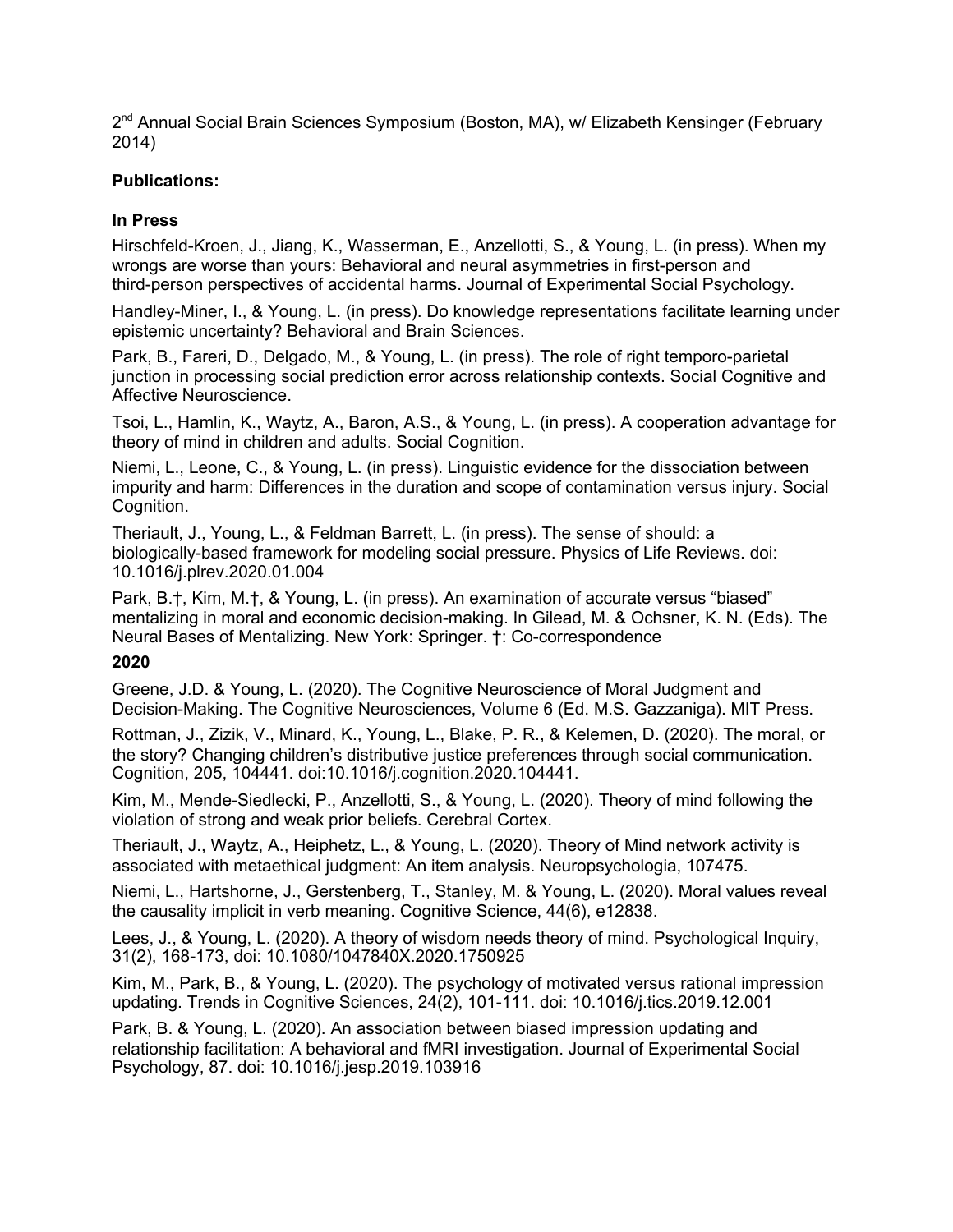McManus, R. M., Kleiman-Weiner, M., & Young, L. (2020). What we owe to family: The impact of special obligations on moral judgment. Psychological Science, 31(3), 227–242. doi: 10.1177/0956797619900321

## **2019**

Heiphetz, L. & Young, L. (2019). Children's and Adults' Affectionate Generosity Toward Members of Different Religious Groups. American Behavioral Scientist, 63(14), 1910-1937. doi: 10.1177/0002764219850870.

Dungan, J. & Young, L. (2019). Asking "Why?" enhances theory of mind when evaluating harm but not purity violations. Social Cognitive and Affective Neuroscience, 14(7), 699-708. doi: 10.1093/scan/nsz048.

Waytz, A., Iyer, R., Young, L., Haidt, J., & Graham, J. (2019). Ideological Differences in the Expanse of the Moral Circle. Nature Communications, 10, 4389. doi: 10.1038/s41467-019-12227-0

Anzellotti, S. & Young, L. (2019). The Acquisition of Person Knowledge. Annual Review of Psychology, 71. doi: 10.1146/annurev-psych-010419-050844

Dungan, J., Young, L., & Waytz, A. (2019). The Power of Moral Concerns in Predicting Whistleblowing Decisions. Journal of Experimental Social Psychology, 8. doi: 10.1016/j.jesp.2019.103848.

Niemi, L., Roussos, G., & Young, L (2019). Political partisanship alters the causality implicit in verb meaning. Journal of Language and Social Psychology. doi: 10.1177/0261927X19858124

Rottman, J. & Young, L. (2019). Specks of Dirt and Tons of Pain: Dosage Distinguishes Impurity from Harm. Psychological Science, 30(8), 1151–1160. doi: 10.1177/1197576/709576719978615958358523.

Gaesser, B., Hirschfeld-Kroen, J., Wasserman, E., Horn, M. & Young, L. (2019). A role for the medial temporal lobe subsystem in guiding prosociality: the effect of episodic processes on willingness to help others. Social Cognitive and Affective Neuroscience, 14(4), 397-410. doi: 10.1093/scan/nsz014.

Waytz, A. & Young, L. (2019). Aversion to Playing God and Moral Condemnation of Technology and Science. Philosophical Transactions of the Royal Society B: Biological Sciences, 374(1771), 20180041.

Niemi, L., Woodring, M., Young, L., & Cordes, S. (2019). Partisan mathematical processing of political polling statistics: It's the expectations that count. Cognition, 186, 95-107. doi: 10.1016/j.cognition.2019.02.002.

# **2018**

Theriault, J. & Young, L. (2018). Not as distinct as you think: Reasons to doubt that morality comprises a unified and objective conceptual category. Behavioral and Brain Sciences, 41, E114. doi:10.1017/S0140525X18000195

Waytz, A., & Young, L. (2018). Morality for us versus them. In Gray, K., & Graham, J. (Eds.), The Atlas of Moral Psychology, 186. Guilford Press.

Niemi, L., Wasserman, E.A., & Young, L. (2018). The behavioral and neural signatures of distinct conceptions of fairness. Social Neuroscience, 13(4), 399-415. doi:10.1080/17470919.2017.1333452

Piazza, J., Landy, J., Chakroff, A., Young, L., & Wasserman, E.A. (2018). What disgust does and does not do for moral cognition. In Strohminger & Kumar (eds.), The Moral Psychology of Disgust, 53-81. Rowman & Littlefield International.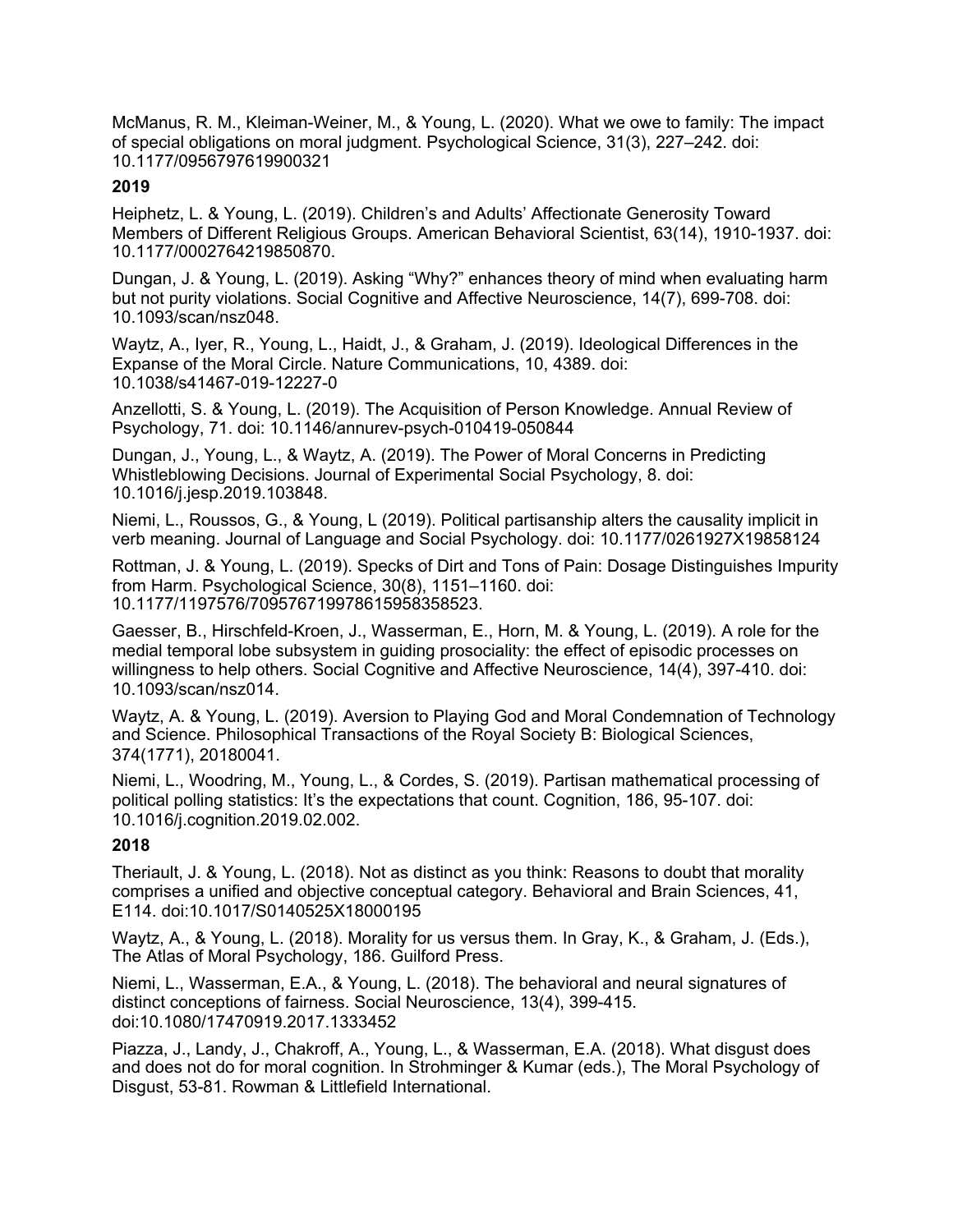Heiphetz, L., Strohminger, N., Gelman, S., & Young, L. (2018). Who Am I? The Role of Moral Beliefs in Children's and Adults' Understanding of Identity. Journal of Experimental Social Psychology 78, 210-219.

Tsoi, L., Dungan, J., Chakroff, A., & Young, L. (2018). Neural substrates for moral judgments of psychological versus physical harm. Social Cognitive and Affective Neuroscience,13(5), 460-470. doi: 10.1093/scan/nsy029

Tsoi, L. & Young, L. (2018). Moral reasoning. In S. Thompson-Schill (Ed.), Language & Thought. Volume 3 of The Stevens' Handbook of Experimental Psychology and Cognitive Neuroscience (4th ed.). Editor-in-chief: J. Wixted. Wiley.

Gaesser, B., Keeler K., & Young, L. (2018). Moral imagination: Facilitating prosocial decision-making through scene imagery and theory of mind. Cognition, 171, 180-193. doi: 10.1016/j.cognition.2017.11.004

Heiphetz, L., Lane, J., Waytz, A., & Young, L. (2018). My mind, your mind, and God's mind: How children and adults conceive of different agents' moral beliefs. British Journal of Developmental Psychology. doi: 10.1111/bjdp.12231

#### **2017**

Graham, J., Waytz, A., Meindl, P., Iyer, R., & Young, L. (2017). Centripetal and centrifugal forces in the moral circle: competing constraints on moral learning. Cognition, 167, 58-65.

Ford, J. H., Gaesser, B., DiBiase, H., Berro, T., Young, L., & Kensinger, E. (2017). Heroic Memory: Remembering the Details of Others' Heroism in the Aftermath of a Traumatic Public Event Can Foster Our Own Prosocial Response. Applied Cognitive Psychology, doi: 10.1002/acp.3377

Theriault, J., Waytz, A., Heiphetz, L., & Young, L. (2017). Examining overlap in behavioral and neural representations of morals, facts, and preferences. Journal of Experimental Psychology: General, 146(11), 1586-1605. doi:10.1037/xge0000350

Niemi, L. & Young, L. (2017). Who sees what as fair? Mapping individual differences in valuation of reciprocity, charity, and impartiality. Social Justice Research. doi:10.1007/s11211-017-0291-4

Richardson, H., Koster-Hale, J., Velez, N., Asaba, M., Young, L., & Saxe, R. (2017). Mentalizing regions represent distributed, continuous, and abstract dimensions of others' beliefs. NeuroImage, 161, 9-18. doi:10.1016/j.neuroimage.2017.08.026

Wasserman, E.A., Chakroff, A., Saxe, R., & Young, L. (2017). Illuminating the conceptual structure of the space of moral violations with searchlight representational similarity analysis. NeuroImage, 159 , 371-387. doi: 10.1016/j.neuroimage.2017.07.043

Rottman, J., Young, L., & Kelemen, D. (2017). The impact of testimony on children's moralization of novel actions. Emotion, 17 (5), 811-827. doi: 10.1037/emo0000276

Heiphetz, L., Strohminger, N., & Young, L. (2017). The role of moral beliefs, memories, and preferences in representations of identity. Cognitive Science, 41, 744-767. doi: 10.1111/cogs.12354

Heiphetz, L., & Young, L. (2017). Can only one person be right? The development of objectivism and social preferences regarding widely shared and controversial moral beliefs. Cognition, 167, 78-90. doi: 10.1016/j.cognition.2016.05.014

Baez, S., Herrera, E., Garcia, A.M., Manes, F., Young, L., & Ibanez, A. (2017). Outcome-oriented moral evaluation in terrorists. Nature Human Behavior, 1, 1-8. doi:10.1038/s41562-017-0118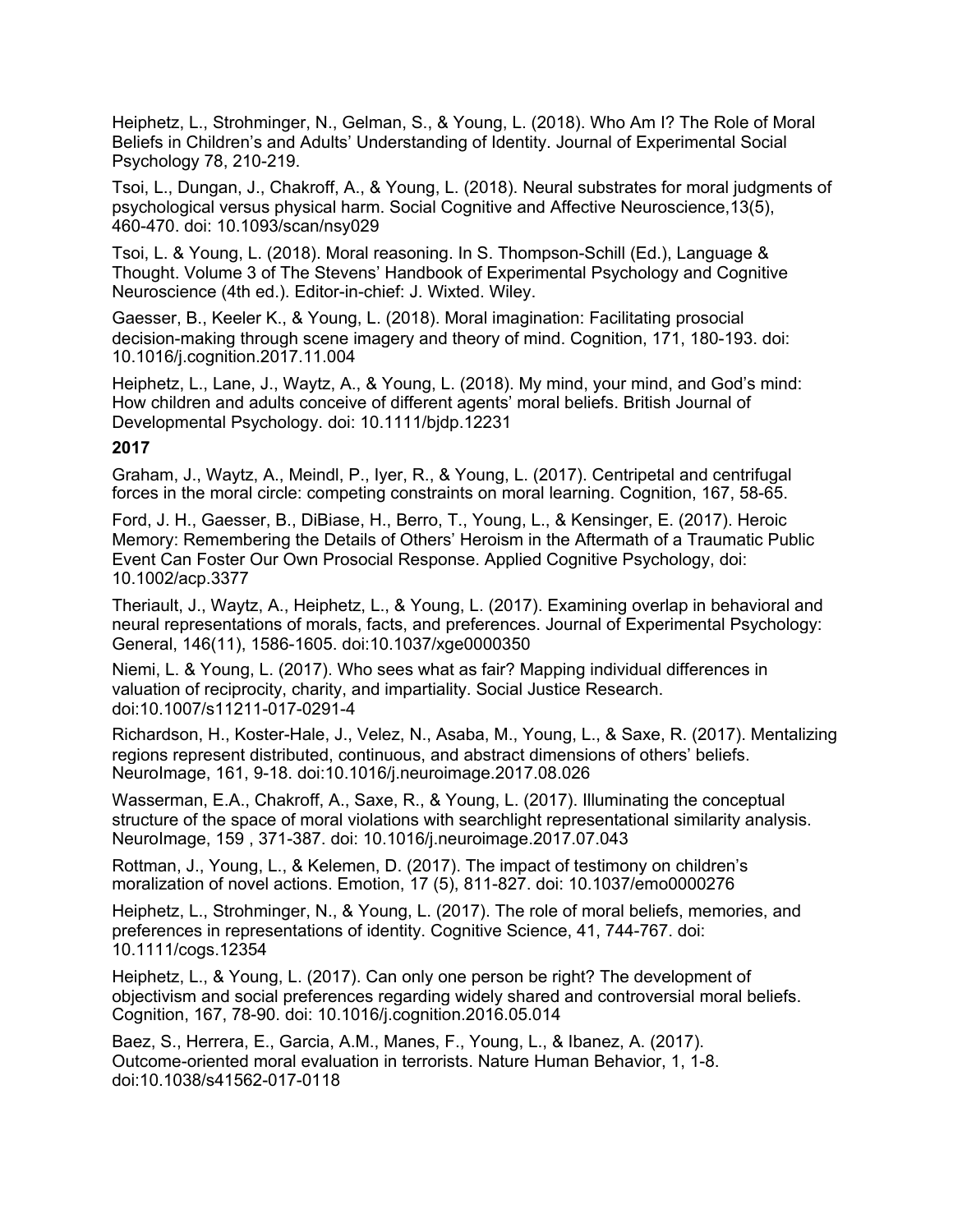Heiphetz, L., Gelman, S.A., & Young, L. (2017). The perceived stability and biological basis of religious beliefs, factual beliefs, and opinions. Journal of Experimental Child Psychology, 156 , 82-98. doi: 10.1016/j.jecp.2016.11.015

Theriault, J., Krause, P., & Young, L. (2017). Know thy enemy: education about terrorism improves social attitudes towards terrorists. Journal of Experimental Psychology: General, 146(3), 305-317.

Chakroff, A., Russell, P.S., Piazza, J., & Young, L. (2017). From impure to harmful: asymmetric expectations about immoral agents. Journal of Experimental Social Psychology, 69, 201-209.

Patil, I., Calò, M., Fornasier, F., Young, L., & Silani, G. (2017). Neuroanatomical correlates of forgiving unintentional harms. Scientific Reports, 7, 45967. doi: 10.1038/srep45967

Patil, I., Young, L., Sinay, V., & Gleichgerrcht, E. (2017). Elevated moral condemnation of third-party violations in multiple sclerosis patients. Social Neuroscience, 12(3), 308–329. doi: 10.1080/17470919.2016.1175380

Dungan, J.A., Chakroff, A., & Young, L. (2017) The relevance of moral norms in distinct relational contexts: Purity versus harm norms regulate self-directed actions. PLoS ONE 12(3): e0173405. doi:10.1371/journal.pone.0173405

#### **2016**

Waytz, A., Iyer, R., Young, L., & Graham, J. (2016). Ideological differences in the expanse of empathy. In Valdesolo, P. & Graham, J., (Eds.), Bridging Ideological Divides (Claremont Series on Applied Social Psychology). New York, NY: Taylor and Francis.

Tsoi, L., Dungan, J., Waytz, A., & Young, L. (2016). Distinct neural patterns of social cognition for cooperation versus competition. Neuroimage, 137, 86-96.

Chakroff, A., Dungan, J., Koster-Hale, J. Brown, A., Saxe, R., & Young, L. (2016). When minds matter for moral judgment: intent information is neurally encoded for harmful but not impure acts. Social Cognitive and Affective Neuroscience, 11, 476-484.

Niemi, L., & Young, L. (2016). When and why we see victims as responsible: the impact of ideology on attitudes toward victims. Personality and Social Psychology Bulletin, 42, 1227-1242. [NYT op-ed, 6/24/16]

Dungan, J., Stepanovic, M., & Young, L. (2016). Theory of mind for unexpected events across contexts. Social Cognitive and Affective Neuroscience, 11, 1183-1192.

Tasimi, A., & Young, L. (2016). Memories of good deeds past: the reinforcing power of prosocial behavior in children. Journal of Experimental Child Psychology, 147, 159-166.

Niemi, L., & Young, L. (2016). Justice and the moral lexicon. Psychological Inquiry, 27, 50-54. **2015**

Gaesser, B., Horn, M., & Young, L. (2015). When can imagining the self increase willingness to help others? Investigating whether the self-referential nature of episodic simulation fosters prosociality. Social Cognition, 36, 563-584.

Chakroff, A., Thomas, K. A., Haque, O. S., & Young, L. (2015). An indecent proposal: The dual functions of indirect speech. Cognitive Science, 39, 199-211.

Chakroff, A., & Young, L. (2015). Harmful situations, impure people: an attribution asymmetry across moral domains. Cognition, 136(2015), 30–37.

Heiphetz, L., Spelke, E.S., & Young, L. (2015). In the name of God: How children and adults judge agents who act for religious versus secular reasons. Cognition, 144, 134-149.

Heiphetz, L., Lane, D.J., Waytz, A., & Young, L. (2015). How Children and Adults Represent God's Mind. Cognitive Science, (2015), 1-24.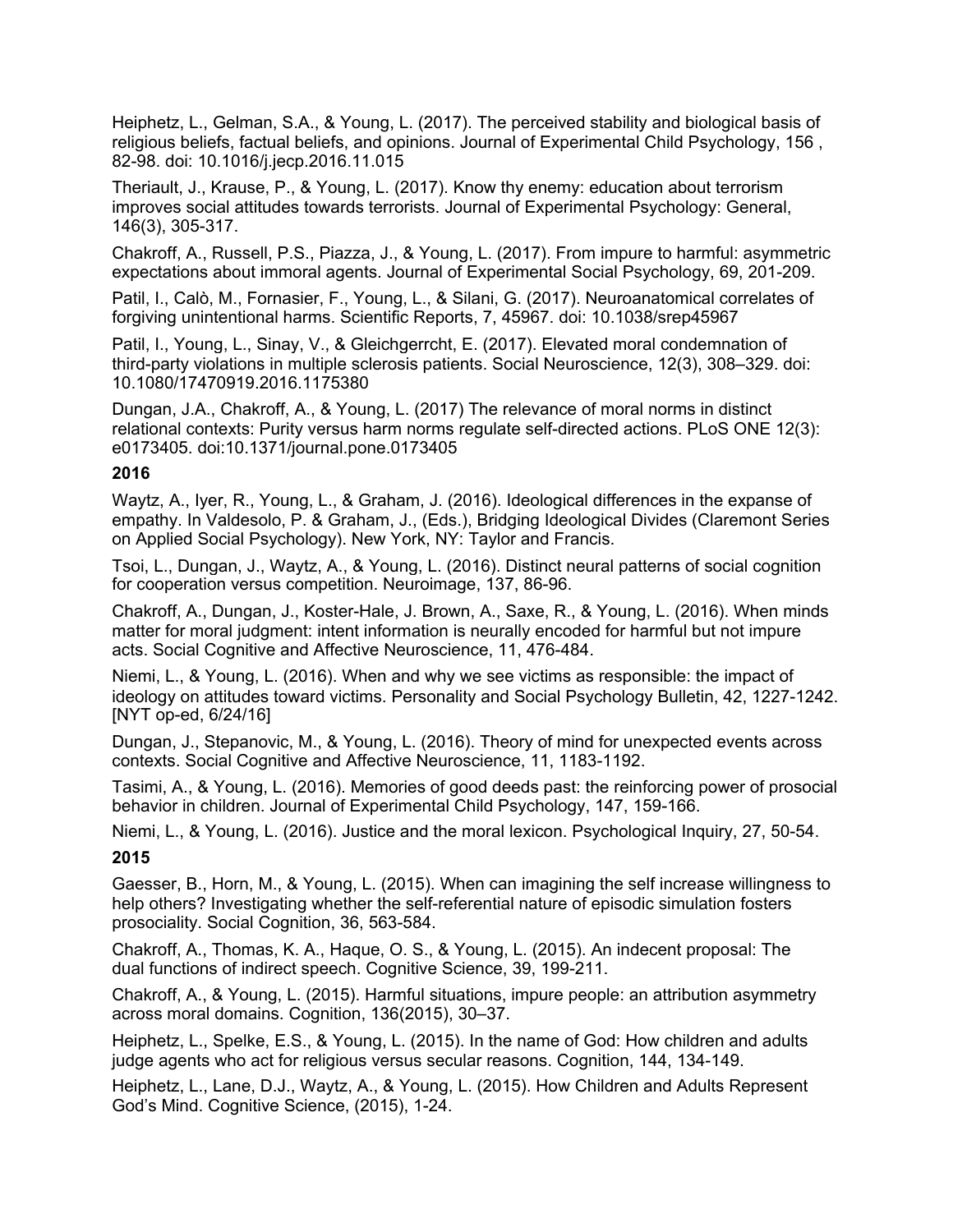Dungan, J., Waytz, A., & Young, L. (2015). The Psychology of Whistleblowing. Current Opinion in Psychology, 6, 129 – 133.

Chakroff, A., & Young, L. (2015). How the Mind Matters for Morality. AJOB Neuroscience, 6(3), 41–46.

Rottman, J., Kelemen, D., & Young, L. (2015). Hindering harm and preserving purity: How can moral psychology save the planet? Philosophy Compass, 10(2), 34–144.

Rottman, J., & Young, L. (2015). Mechanisms of Moral Development. In J. Decety, T. Wheatley (eds.), The Moral Brain: A multidisciplinary perspective. MIT Press.

Dungan, J. & Young, L. (2015). Understanding the Adaptive Functions of Morality from a Cognitive Psychological Perspective. In R.A. Scott, S. M. Kosslyn (eds.), Emerging Trends in the Social and Behavioral Sciences: An Interdisciplinary, Searchable, and Linkable Resource. John Wiley & Sons (Wiley Online Library).

### **2014**

Waytz, A., & Young, L. (2014). When we see mind behind enemy lines: Two motivations for two dimensions of mind. Journal of Experimental Social Psychology, 55, 278-283.

Waytz, A., Young, L., & Ginges, J. (2014). A motive attribution asymmetry for love versus hate drives intractable conflict. PNAS, 111, 15687-15692.

Dungan, J., Waytz, A., & Young, L. (2014). Corruption in the context of moral tradeoffs. Journal of Interdisciplinary Economics, 26, 97-118.

Rottman, J., Kelemen, D., & Young, L. (2014). Purity matters more than harm in moral judgments of suicide: Response to Gray (2014). Cognition, 133, 332-334.

Rottman, J., Kelemen, D., & Young, L. (2014). Tainting the Soul: Purity Concerns Predict Moral Judgments of Suicide. Cognition, 130, 217-226.

Rottman, J., & Young, L. (2014). Comment: Scholarly Disgust and Related Mysteries. Emotion Review, 6, 222-223.

Niemi, L., & Young, L. (2014). Blaming the victim in the case of rape. Psychological Inquiry, 25, 230-233.

Heiphetz, L., & Young, L. (2014). A social cognitive developmental perspective on moral judgment. Behaviour, 151, 315-335.

Carmona-Perera, M., Clark, L., Young, L., Perez-Garcia, M., & Verdejo-Garcia, A. (2014). Impaired decoding of fear and disgust predicts utilitarian moral judgment in alcohol-dependent individuals. Alcoholism: Clinical and Experimental Research, 38, 179-185.

Young, L. (2014). The Mechanics of Moral Judgments. APS Observer, 27, 2.

Chakroff, A., & Young, L. (2014). The prosocial brain: perceiving others in need, and acting on it. In L. Padilla-Walker, G. Carlo (eds.), The Complexities of Raising Prosocial Children: An Examination of the Multidimensionality of Prosocial Behaviors. Oxford University Press.

Theriault, J., & Young, L. (2014). Taking an "Intentional Stance" on Moral Psychology. In J. Sytsma (ed.), Advances in Experimental Philosophy of Mind. Continuum Press.

### **2013**

Niemi, L., & Young, L. (2013). Caring Across Boundaries Versus Keeping Boundaries Intact: Links between Moral Values and Interpersonal Orientations. PLOS ONE, 8(12): e81605.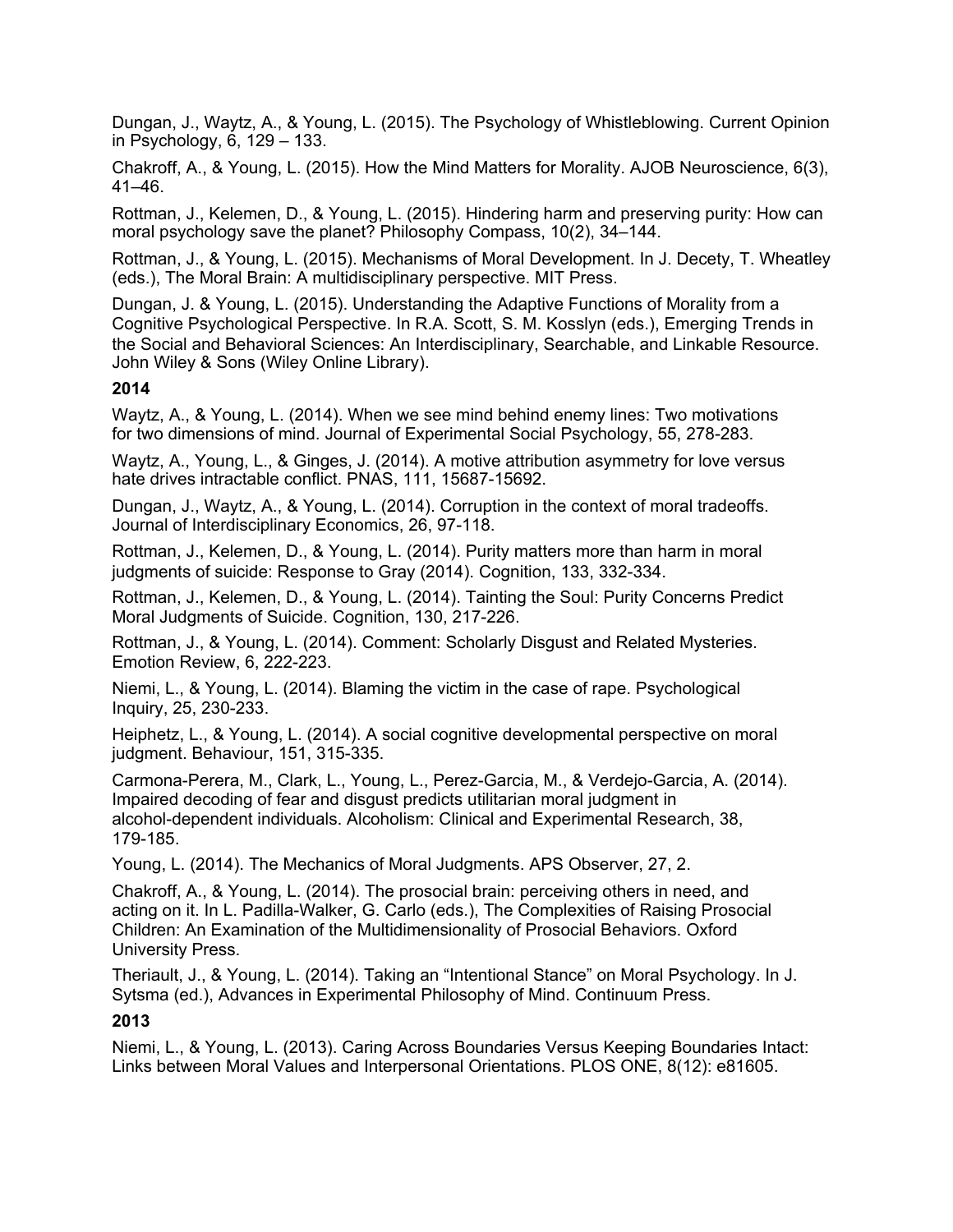Dufour, N., Redcay, E., Young, L., Mavros, P., Moran, J., Triantafyllou, C., Gabrieli, J., & Saxe, R. (2013). Similar brain activation during false belief tasks in a large sample of adults with and without autism. PLOS ONE, 8(9): e75468.

Waytz, A., Dungan, J., & Young, L. (2013). The Whistleblower's Dilemma and the Fairness-Loyalty Tradeoff. Journal of Experimental Social Psychology, 49, 1027-1033. [NYT op-ed, 8/2/13]

Chakroff, A., Dungan, J., & Young, L. (2013) Harming ourselves and defiling others: what determines a moral domain? PLOS ONE, 8(9): e74434.

Koster-Hale, J., Saxe, R., Dungan, J., & Young, L. (2013). Decoding moral judgments from representations of intentions. PNAS, 110, 5648-5653.

Hawley-Dolan, A., & Young, L. (2013). Whose Mind Matters More - The Agent or the Artist? An Investigation of Ethical and Aesthetic Evaluations. PLOS ONE, 8(9): e70759.

Gleichgerrcht, E., & Young, L. (2013). Low Levels of Empathic Concern Predict Utilitarian Moral Judgment. PLOS ONE, 8(4), e60418.

Young, L., & Durwin, A., (2013). Moral realism as moral motivation: The impact of meta-ethics on everyday decision-making. Journal of Experimental Social Psychology, 49, 302-206.

Young, L., & Tsoi, L. (2013). When mental states matter, when they don't, and what that means for morality. Social and Personality Psychology Compass, 7(8), 585-604.

Young, L.\*, & Waytz, A.\* (2013). Morality. In S. Baron-Cohen, H. Tager-Flusberg, M. Lombardo (eds.), Understanding Other Minds. Oxford University Press. \*Equal contributors

Young, L. (2013). Moral thinking. In D. Reisberg (ed.), The Oxford Handbook of Cognitive Psychology. Oxford University Press.

Saxe, R., & Young, L. (2013). Theory of Mind: How brains think about thoughts. In K. Ochsner & S. Kosslyn (eds.) The Handbook of Cognitive Neuroscience. Oxford University Press.

### **2012**

Young, L., Chakroff, A., & Tom, J. (2012). Doing good leads to more good: The reinforcing power of a moral self-concept. Review of Philosophy and Psychology, 3, 325-334.

Young, L.\*, Koenigs, M.\*, Kruepke, M., & Newman, J. (2012). Psychopathy increases perceived moral permissibility of accidents. Journal of Abnormal Psychology, 121, 659-667. \*Equal contributors

Waytz, A., & Young, L. (2012). The Group-Member Mind Tradeoff: Attributing Mind to Groups versus Group Members. Psychological Science, 23, 77-85.

Carmona-Perera, M., Verdejo-Garcia, A., Young, L., Molina-Fernandez, A., & Garcia-Perez, M. (2012). Moral decision-making in polysubstance dependent individuals. Drug and Alcohol Dependence, 389-392.

Young, L., & Dungan, J. (2012). Where in the brain is morality? Everywhere and maybe nowhere. Social Neuroscience, 7, 1-10.

Gray, K., Young, L., & Waytz, A. (2012). Mind Perception is the Essence of Morality. Psychological Inquiry, 23, 101-124. [target article] \*\*\* Winner of the 2013 SPSP [Theoretical](http://www.spsp.org/?page=Awards2013#TheorInnov) [Innovation](http://www.spsp.org/?page=Awards2013#TheorInnov) Award

Gray, K., Waytz, A., & Young, L. (2012). The Moral Dyad: A Fundamental Template Unifying Moral Judgment. Psychological Inquiry, 23, 206-215. [response to commentaries]

Dungan, J., & Young, L. (2012). The two-type model of morality. In D. Fassin (ed.) Companion to Moral Anthropology. Wiley-Blackwell, p. 578-594.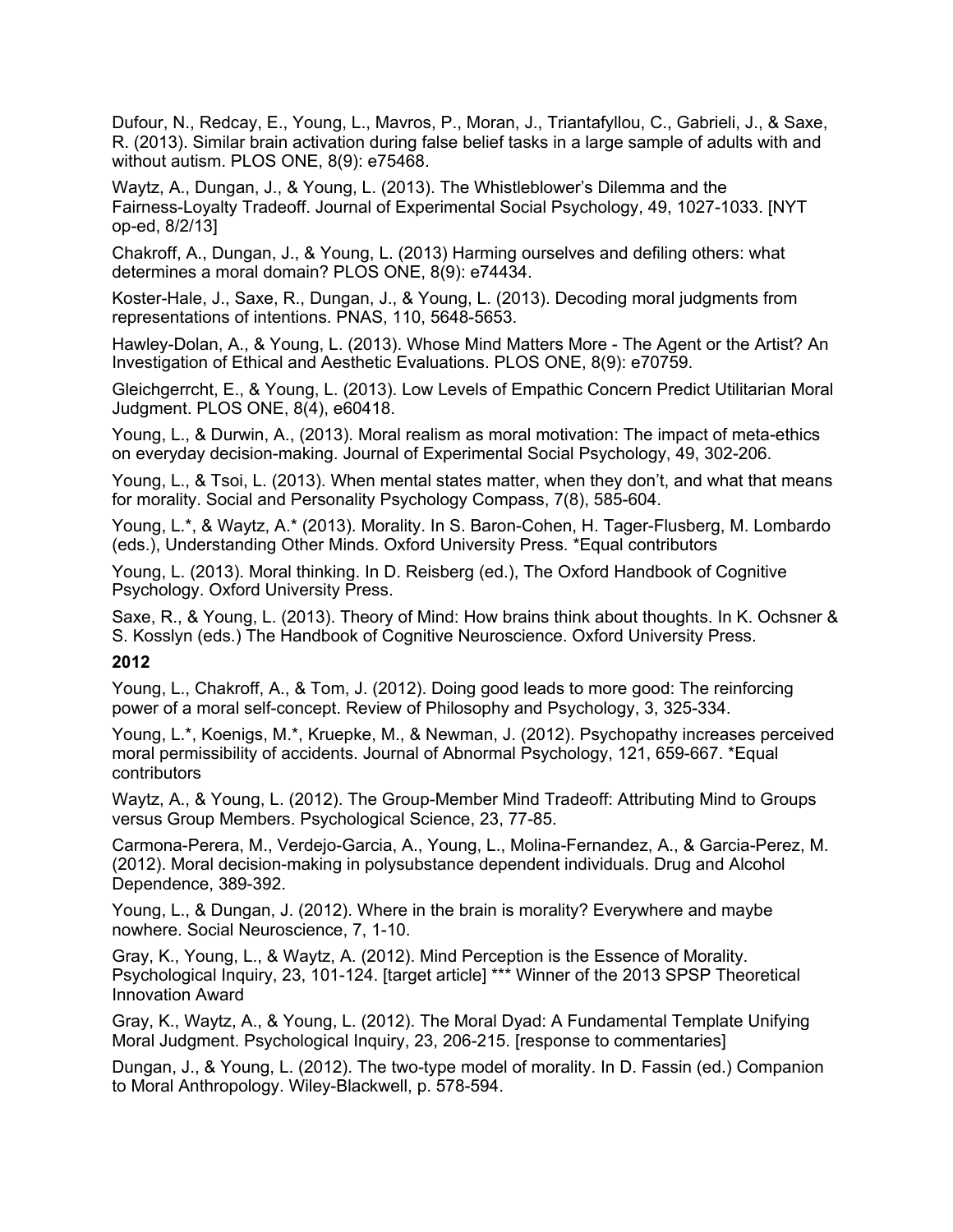### **2011**

Young, L., & Saxe, R. (2011). When ignorance is no excuse: Different roles for intent across moral domains. Cognition, 120, 202-214.

Young, L.\*, & Phillips, J\*. (2011). The Paradox of Moral Focus. Cognition, 119, 166-178. \*Equal contributors

Moran, J.\*, Young, L.\*, Saxe, R., Lee, S., O'Young, D., & Gabrieli, J. (2011). Impaired theory of mind for moral judgment in high-functioning autism. PNAS, 108, 2688-2692. \* Equal contributors

Cushman, F., & Young, L. (2011). Patterns of Moral Judgment Derive from Nonmoral Psychological Representations. Cognitive Science, 35, 1052-1075.

Young, L., Scholz, J., & Saxe, R. (2011). Neural evidence for "intuitive prosecution": The use of mental state information for negative moral verdicts. Social Neuroscience, 6, 302-315.

Young, L., & Saxe, R. (2011). Moral universals and individual differences. Emotion Review, 3, 323-324.

Hawley-Dolan, A., & Young, L. (2011). Whose Mind Matters More: The moral agent or the artist? The role of intent in ethics and aesthetics. Proceedings of the 33rd Annual Meeting of the Cognitive Science Society.

Gweon, H., Young, L., & Saxe, R. (2011). Theory of Mind for you, and for me: behavioral and neural similarities and differences in thinking about beliefs of the self and other. Proceedings of the 33rd Annual Meeting of the Cognitive Science Society.

Phillips, J., & Young, L., (2011). Apparent Paradoxes in Moral Reasoning; Or how you forced him to do it, even though he wasn't forced to do it. Proceedings of the 33rd Annual Meeting of the Cognitive Science Society.

Dungan, J., & Young, L. (2011). Multiple Moralities: tensions and tradeoffs in moral psychology and the law. Thurgood Marshall Law Review, 36, 177-195.

Young, L. (2011). How we read people's moral minds. In M. Brockman (ed.), Future Science: Essays from the Cutting Edge. Vintage.

### **2010**

Young, L., Camprodon, J., Hauser, M., Pascual-Leone, A., & Saxe, R. (2010). Disruption of the right temporo-parietal junction with TMS reduces the role of beliefs in moral judgments. PNAS, 107 6753-8.

Young, L., Bechara, A., Tranel, D., Damasio, H., Hauser, M., & Damasio, A. (2010). Damage to prefrontal cortex impairs judgment of harmful intent. Neuron, 65, 845-851.

Young, L., Feder, D., & Saxe, R. (2010). What gets the attention of the temporo-parietal junction? An fMRI investigation of attention and theory of mind. Neuropsychologia, 48, 2658-2664.

Young, L., Nichols, S., & Saxe, R. (2010). Investigating the neural and cognitive basis of moral luck: It's not what you do but what you know. Review of Philosophy and Psychology, 1, 333-349.

Miller, M., Sinnott-Armstrong, W., Young, L., King, D., Paggi, A., Fabri, M., Polonara, G., & Gazzaniga, M. (2010). Moral Reasoning in Split-Brain Patients. Neuropsychologia, 48, 2215-2220.

Young, L., & Saxe, R., (2010). It's not just what you do, but what's on your mind: A review of Kwame Anthony Appiah's "Experiments in Ethics". Neuroethics, 3, 201-207.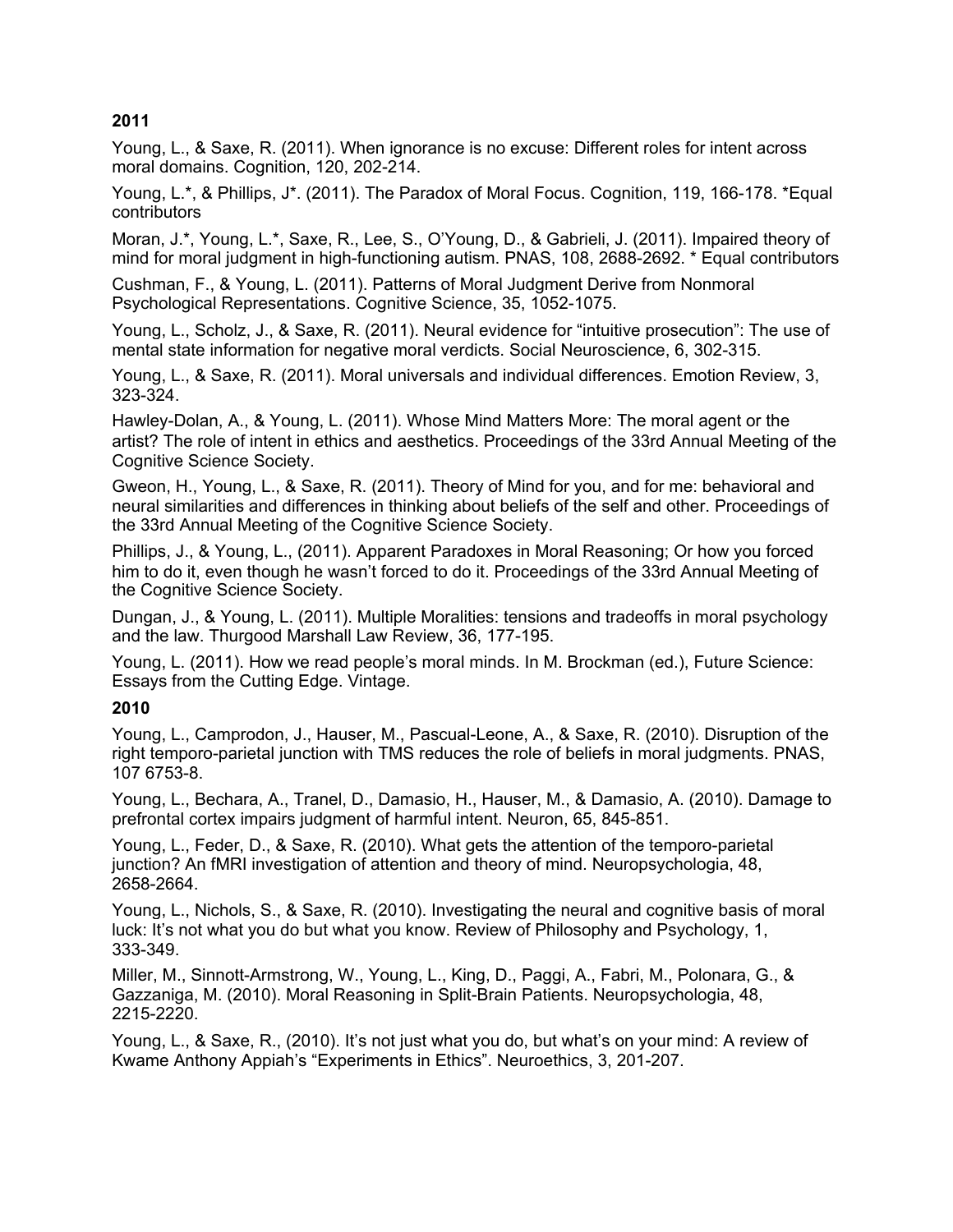Sinnott-Armstrong, W., Young, L., & Cushman, F. (2010). Moral intuitions as heuristics. In J. Doris, G. Harman, S. Nichols, J. Prinz, W. Sinnott-Armstrong, S. Stich. (eds.), The Oxford Handbook of Moral Psychology. Oxford University Press.

Cushman, F., Young, L., & Greene, J. (2010). Me, myself, and I: Exploring our multi-system morality. In J. Doris, G. Harman, S. Nichols, J. Prinz, W. Sinnott-Armstrong, S. Stich. (eds.), The Oxford Handbook of Moral Psychology. Oxford University Press.

Young, L. (2010). Commentary on The New Science of Morality: On "A Statement of Consensus". Edge.

### **2009**

Young, L., & Saxe, R. (2009). Innocent Intentions: A correlation between forgiveness of accidental harm and neural activity. Neuropsychologia, 47, 2065-2072.

Young, L., & Saxe, R. (2009). An fMRI investigation of spontaneous mental state inference for moral judgment.Journal of Cognitive Neuroscience, 21, 1396-1405.

Glenn, A., Raine, A., Schug, R., Young, L., & Hauser, M. (2009). Increased DLPFC activity during moral decision-making in psychopathy. Molecular Psychiatry, 14, 908-911.

Cushman, F., & Young, L. (2009). The psychology of dilemmas and the philosophy of morality. Ethical Theory and Moral Practice, 12, 9-24.

#### **2008**

Young, L., & Saxe, R. (2008). The neural basis of belief encoding and integration in moral judgment. NeuroImage, 40, 1912-1920.

Kliemann, D., Young, L., Scholz, J., & Saxe, R. (2008). The influence of prior record on moral judgment. Neuropsychologia, 46, 2949-2957.

Hauser, M., Young, L., & Cushman, F. (2008). "On Misreading the Linguistic Analogy: Response to Jesse Prinz and Ron Mallon." in Moral Psychology and Biology ed. W. Sinnott-Armstrong, New York: Oxford University Press.

Hauser, M., Young, L., & Cushman, F. (2008). "Reviving Rawls' Linguistic Analogy" in Moral Psychology and Biology ed. W. Sinnott-Armstrong, New York: Oxford University Press.

Koenigs, M., Young, L., Adolphs, R., Tranel, D., Cushman, F., Hauser, M., Damasio, A. (2008). Reply to G. Kahane & N. Shackel. Nature, 452, E5-E6. doi:10.1038/nature06785.

### **2007**

Young, L., Cushman, F., Hauser, M., & Saxe, R. (2007). The neural basis of the interaction between theory of mind and moral judgment. PNAS, 104, 8235-8240.

Young, L., & Koenigs, M. (2007). Investigating emotion in moral cognition: A review of evidence from functional neuroimaging and neuropsychology. British Medical Bulletin, 84, 69-79.

Koenigs, M.\*, Young, L.\*, Adolphs, R., Tranel, D., Cushman, F., Hauser, M., & Damasio, A. (2007). Damage to prefrontal cortex increases utilitarian moral judgments. Nature, 446, 908-911. \* Equal contributors

Hauser, M., Cushman, F., Young, L., Jin, R., & Mikhail, J. (2007). A dissociation between moral judgment and justification. Mind and Language, 22, 1-21.

## **2006**

Young, L., Cushman, F., Adolphs, R., Tranel, D., & Hauser, M. (2006). Does emotion mediate the relationship between an action's moral status and its intentional status? Neuropsychological Evidence. Journal of Cognition and Culture, 6, 265-278.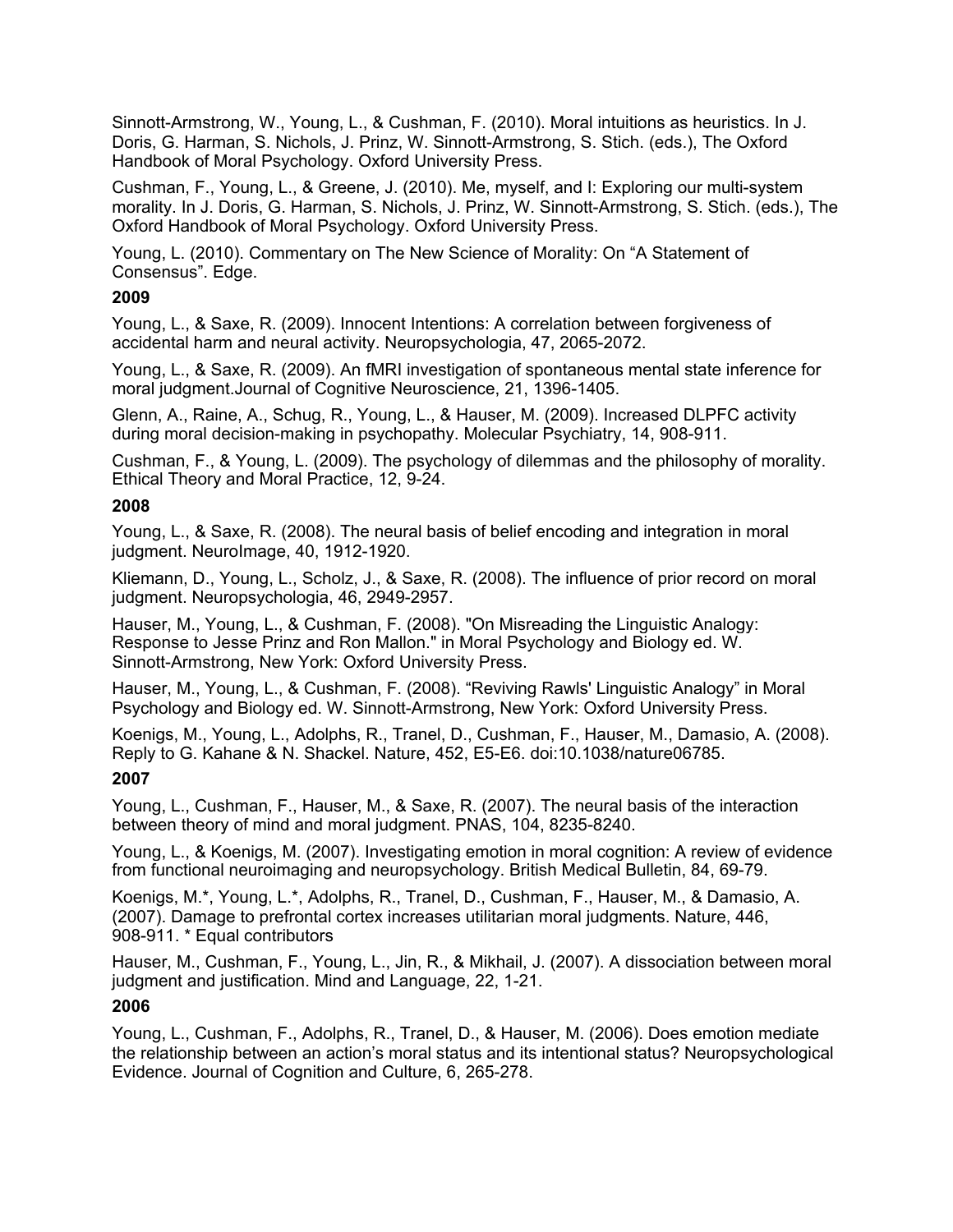Cushman, F., Young, L., & Hauser, M. (2006). The role of conscious reasoning and intuition in moral judgments: Testing three principles of harm. Psychological Science, 17, 1082-1089.

Cushman, F., Young, L., & Hauser, M. (2006). The psychology of Justice: A commentary on Natural Justice by Ken Binmore. Analyse and Kritik, 28, 95-98.

## **Essays for Popular Audiences:**

Who [blames](https://moralitylab.bc.edu/wp-content/uploads/2011/10/niemi_young_nyt.pdf) the victim?, The New York Times, 6/24/2016

The [Whistle-Blower's](https://moralitylab.bc.edu/wp-content/uploads/2011/10/WB_article_NYT.pdf) Quandary. The New York Times. 8/2/2013

Young, L. (2011). How We Read People's Moral Minds. In M. Brockman (ed.), Future Science: 19 Essays from the Cutting Edge. Vintage.

How to Change [Someone's](http://commonsenseatheism.com/?p=10549) Mind With Magnets. Conversations from the Pale Blue Dot. 11/18/2010

The New Science of Morality: On "A Statement of [Consensus".](http://www.edge.org/documents/archive/edge327.html#young) Edge. 9/9/2010

Comments on Simine Vazire's "Bright Spots and Blind Spots in [Self-Knowledge"](http://onthehuman.org/2010/09/bright-spots-and-blind-spots/comment-page-1/#comment-2720). On the Human. 9/7/2010

How Easy Is It to Manipulate Someone's Moral [Reasoning?](http://www.scienceandreligiontoday.com/2010/04/08/how-easy-is-it-to-manipulate-someones-moral-reasoning-liane-young-answers/) Science + Religion Today. 4/8/2010 [Comments](http://onthehuman.org/2009/04/john-doris-do-you-know-what-you%E2%80%99re-doing/comment-page-1/#comment-29) on John Doris's "Do You Know What You're Doing". On the Human. 4/21/2009 What Makes a [Whistleblower?](http://hereandnow.wbur.org/2013/08/16/whistleblowing-fairness-loyalty) Here and Now. 8/16/2013

## **Invited Talks:**

Social context shapes social cognition, Department of Psychology Colloquium Series, University of Chicago, delivered by zoom, November 2020.

Social context shapes social cognition, Toronto Social Personality Research Group (SPRG), University of Toronto, delivered by zoom, November 2020.

Social context shapes social cognition, Brown University Social Brown Bag Series, delivered by zoom, November 2020.

Social context shapes social cognition, The Ohio State University Social Psychology Colloquium Series, delivered by zoom, November 2020.

How we think about friend vs. foe, Cognition, Brain, and Behavior (CBB) Talk Series, Harvard University, Cambridge, MA, November 2019.

How we think about friend vs. foe, Presentation to Boston College Gabelli Presidential Scholars, Boston College, Chestnut Hill, MA, November 2019.

How we think about friend vs. foe, Social Psychology Speaker Series, UMass Amherst, November 2019.

How we think about friend vs. foe, Psychology Department Colloquium, Johns Hopkins University, Baltimore, MD, October 2019.

How we think about friend vs. foe, Women in Psychology, Harvard University, Cambridge, MA, May 2019.

How we think about friend vs. foe, Cognitive Science Colloquium, University of Maryland, College Park, MD, May 2019.

How we think about friend vs. foe, Social Psychology Speaker Series, Tufts University, Medford, MA, May 2019.

How we think about friend vs. foe, Social Psychology Speaker Series, Yale University, New Haven, CT, April 2019.

How we think about friend vs. foe, SPSP Justice and Morality pre-conference, Portland, OR, February 2019.

Moral cognition in context, Summer Seminars in Neuroscience and Philosophy, Duke University, Durham, NC, June 2017.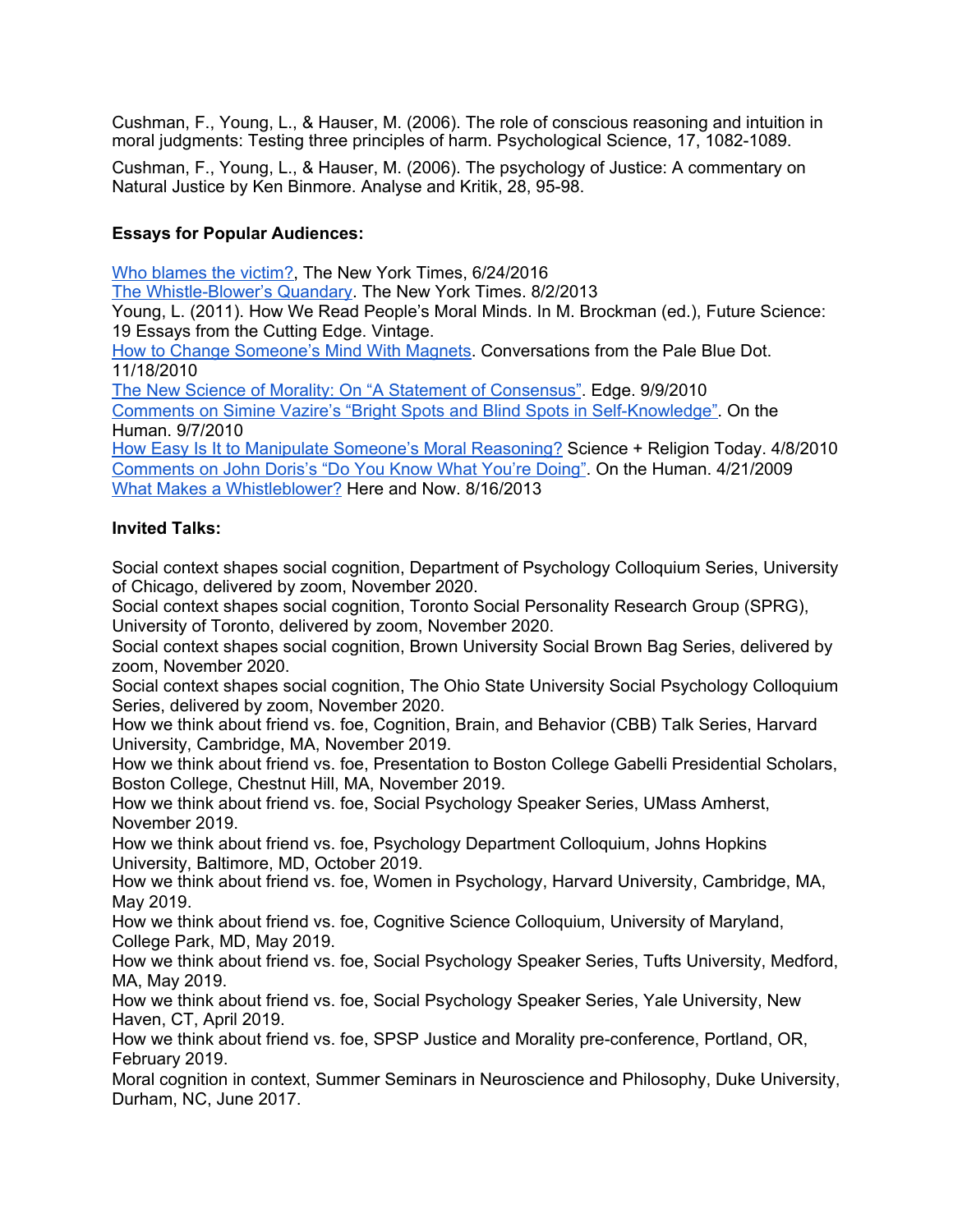The structure of morality, Behavioral Science speaker series at the Center for Decision Research, Chicago Booth School of Business, Chicago, IL, April 2017.

The structure of morality, Developmental/Cognitive Lunch Series, Yale University, New Haven, CT, March 2017.

The structure of morality, Social Psychology Speaker Series, Harvard University, Cambridge, MA, March 2017.

Changing Moral Minds. Conference on Engaged and Empowered Students: Educating Ethical 21<sup>st</sup> Century Citizens, Critical Thinkers and Problem Solvers, Harvard Graduate School of Education, Cambridge, MA, November 2016.

Morality is many things, Stanton Award Address, Annual Meeting of the Society for Philosophy and Psychology, Austin, TX, June 2016.

The structure of morality, Social and Affective Neuroscience Society Annual Meeting, New York, NY, April 2016.

The moral brain and how to change it, South by Southwest 2016, Austin, TX, March 2016. Changing moral minds, Mind, Brain, and Behavior symposium, Harvard University, Cambridge, MA, February 2016.

The structure of morality, Neuroimaging & Neuropsychology group, VA Boston, Boston, MA, December 2015.

The structure of morality, The Institute of Cognitive and Brain Sciences, UC Berkeley, Berkeley, CA, November 2015.

The structure of morality, Working group in political psychology, Harvard University, Cambridge, MA, November 2015.

Changing moral minds, May Institute Professional Continuing Education Series, Randolph, MA, June 2015.

Changing moral minds, The Winsor School Alumnae Program, Boston, MA, May 2015. Changing moral minds, Boston College Alumni Education Program, Chestnut Hill, MA, May 2015.

Uniquely moral cognition, University of Michigan "Moral Learning" workshop, Ann Arbor, MI, May 2015.

Mind, Brain & Morality, Duke Institute for Brain Sciences and Duke University Center for Cognitive Neuroscience, Durham, NC, May 2015.

Moral cognition: On high and on the ground. Social Psychology Talk Series, Northeastern University, Boston, MA, November 2013.

Moral cognition and environmental attitudes. Annual meeting of the Psychonomic Society, Toronto, ON, Canada, November 2013.

Moral cognition: On high and on the ground. Harvard Society for Mind, Brain, and Behavior, Harvard University, Cambridge, MA, November 2013.

Moral cognition: On high and on the ground. Princeton-Penn-Rutgers Seminar, New Brunswick, NJ, October 2013.

Moral cognition: On high and on the ground. Ecole Normale Superieure, Paris, France, September 2013.

Moral cognition: On high and on the ground. Workshop on decision-making, Wharton School, University of Pennsylvania, Philadelphia, PA, June 2013.

Moral cognition: On high and on the ground. Developmental Psychology Talk Series,

Psychology Department, UMass Amherst, Amherst, MA, April 2013.

Moral cognition: On high and on the ground. Social Psychology Research Workshop, Harvard University, Cambridge, MA, February 2013.

Moral cognition: On high and on the ground. Judgment and Decision-Making Pre-Conference, SPSP, New Orleans, LA, January 2013.

Moral cognition: On high and on the ground. Morality and Justice Pre-Conference, SPSP, New Orleans, LA, January 2013.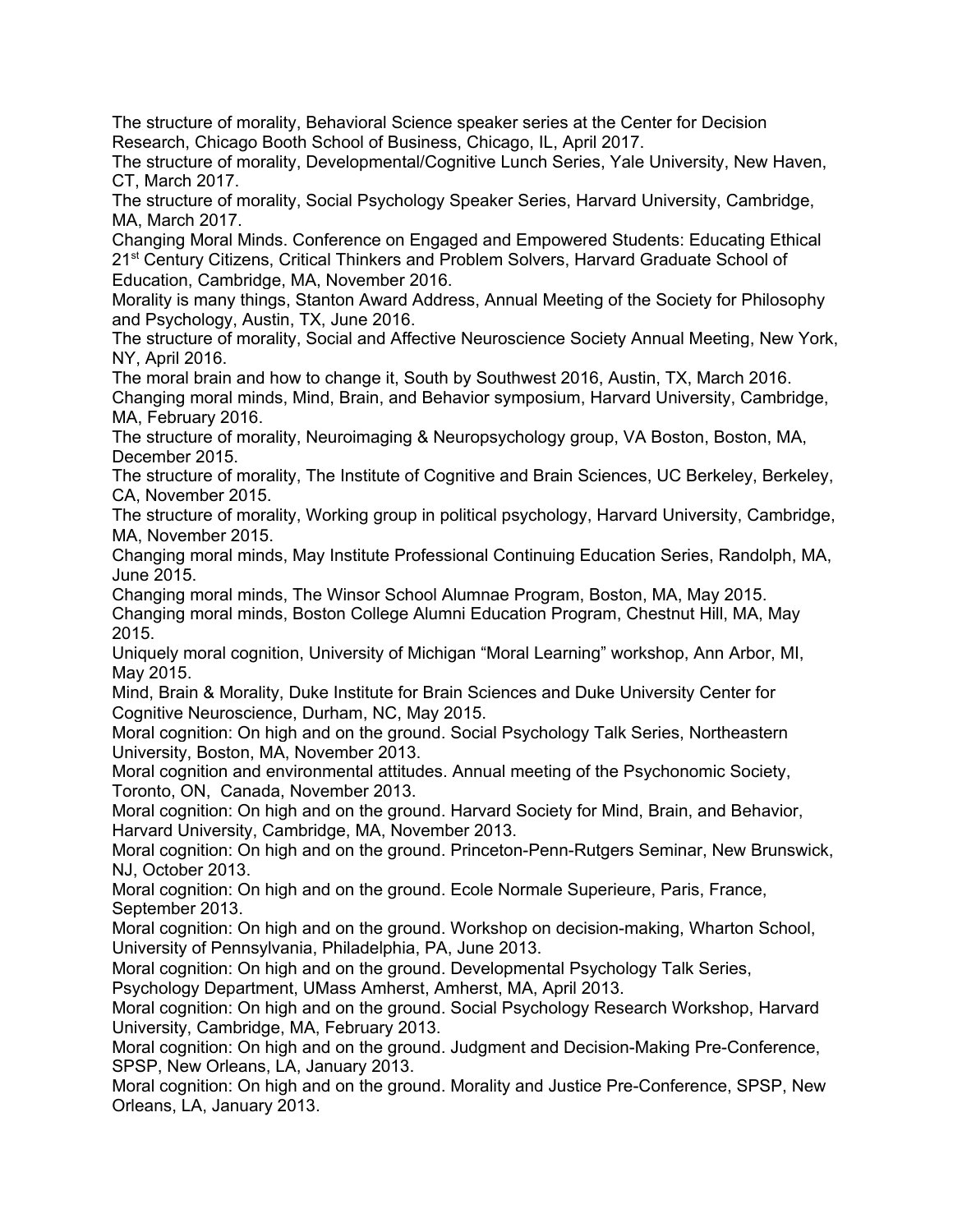When the mind matters for morality. Harvard Social Brain Sciences Symposium, Cambridge, MA, December 2012.

When the mind matters for morality. Society for Experimental Social Psychology, Austin, TX, October, 2012.

When the mind matters for morality. Conference on Normative Ethics, Oxford, England, July, 2012.

When the mind matters for morality. International Workshop on "The Evolution of Morality: The Biology and Philosophy of Human Conscience". International School of Ethology, at the "Ettore Majorana" Centre for Scientific Culture. Erice, Sicily, Italy, June, 2012.

When the mind matters for morality. Social and Affective Neuroscience Symposium at Human Brain Mapping, Beijing, China, June 2012.

When the mind matters for morality. Center for Depression, Anxiety, and Stress Research, McLean Hospital, Harvard Medical School, Belmont, MA, May, 2012.

How the Brain Makes Up the Moral Mind. Big Ideas for Busy People, Cambridge Science Festival, Cambridge, MA, April 2012.

When the mind matters for morality. NYU Center for Bioethics, New York University, New York, NY, March 2012.

When the mind matters for morality. BC Law School Faculty Colloquium, Newton, MA, January 2012.

When the mind matters for morality. Mind Perception Pre-Conference, SPSP, San Diego, CA, January 2012.

Mental State Representations for Moral Judgment. The NeuroCog Collective, Nosara, Costa Rica, January, 2012.

When the mind matters for morality. Metro Experimental Research Group, New York University, NY, New York, December, 2011.

When the mind matters for morality. Early Career Award Address at Society for Social Neuroscience, Washington, DC, November, 2011.

When the mind matters for morality. TEDx, Utrecht, the Netherlands, November, 2011. When the mind matters for morality. Washington University in St. Louis, St. Louis, MO, October, 2011.

When the mind matters for morality. Brain & Cognition Talk Series, MGH Martinos Center, Boston, MA, October, 2011.

When the mind matters for morality. Department of Psychology, Yale University, New Haven, CT, October, 2011.

When the mind matters for morality. Social Psychology Series, UMass Amherst, Amherst, MA, September, 2011.

When the mind matters for morality. Caltech & Fuller Theological Seminary, Pasadena, CA, May 2011.

When the mind matters for morality. Topics in Developmental Psychology, University of Chicago, Chicago, IL, May 2011.

When the mind matters for morality. NSF Workshop on the Future of Decision, Risk, and Management Sciences, Carnegie Mellon University, Pittsburgh, PA, May 2011.

When the mind matters for morality. Eastern Psychological Association (EPA), Cambridge, MA, March 2011.

The brain behind the moral mind. Emerging Disciplines, Rice University, Houston, TX, February 2011.

Cognitive and neural signatures of motivated moral reasoning. Society of Experimental Social Psychology, Minneapolis, MN, October 2010.

When intent matters for morality. Culture and the Mind, Arts and Humanities Research Council, University of Sheffield, Sheffield, England, September 2010.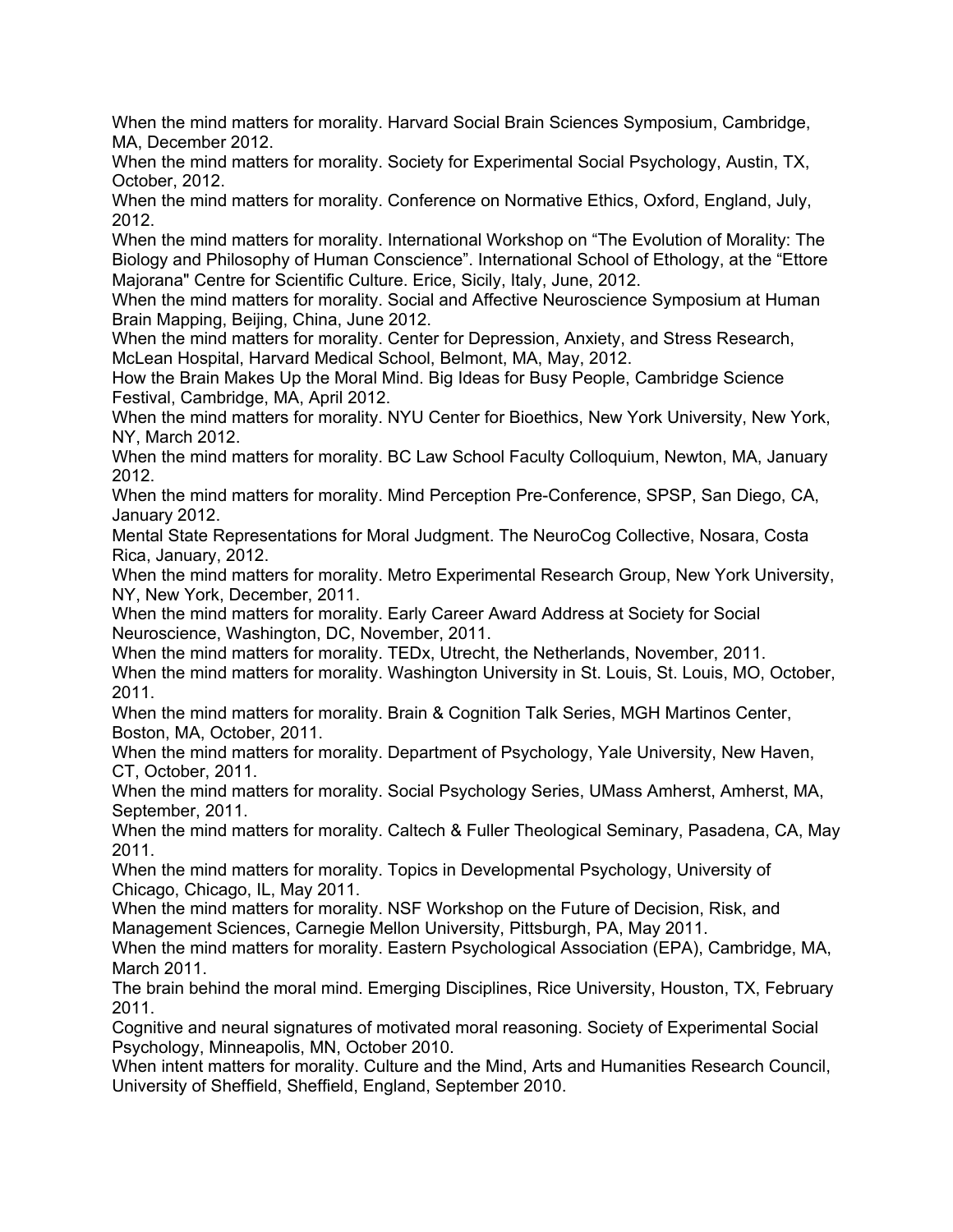Is there more to moral psychology than psychology. Society of Philosophy and Psychology, Portland, OR, June 2010.

Mental state reasoning for establishing innocence and guilt. Society of Philosophy and Psychology, Portland, OR, June 2010.

Mental state reasoning for establishing innocence and guilt. International Cognitive Neuroscience Meeting, Istanbul, Turkey, May 2010.

The role of intent across distinct moral domains. NSF Symposium on Neuroethics, UNC, Charlotte, NC, April 2010.

Mental state reasoning for establishing innocence and guilt. Brain, Mind, & Society Seminar, Caltech, Pasadena, CA, April 2010.

Mental state reasoning for establishing innocence and guilt. Berkman Center at Harvard Law School, Cambridge, MA, March 2010.

Mental state reasoning for establishing innocence and guilt. Center for Behavioral Decision Research, Carnegie Mellon University, Pittsburgh, PA, January 2010.

Mental state reasoning for establishing innocence and guilt. Social-Personality Brown Bag series, Brown University, Providence, RI, December 2009.

Mental state reasoning for establishing innocence and guilt. Department of Psychological and Brain Sciences. Dartmouth College, Hanover, NH, December 2009.

How the brain makes up the moral mind. 10th Annual Scholarship Conference of the Society for Evolutionary Analysis in Law, sponsored by Law and Human Behavior Program at Vanderbilt, the Law and Behavioral Biology Speaker Series at Vanderbilt, and the Gruter Institute for Law

and Behavioral Research, Vanderbilt University, Nashville, TN, April 2009.

Benign beliefs & destructive desires: A mental state model of forgiveness and blame. Moral Psychology Research Group at University of Utah, Salt Lake City, UT, March 2009.

Panel at National Undergraduate Bioethics Conference, sponsored by Harvard Undergraduate Bioethics Conference. Harvard University, Cambridge, MA, March 2009.

How the brain makes up the moral mind. Cognitive Brown Bag Series, Psychological & Brain Sciences Department, Dartmouth College, Hanover, NH, February 2009.

How the brain makes up the moral mind: The neuroscience of mental state reasoning in moral judgment. Cognition, Brain, and Behavior Research Seminar, Harvard University, Cambridge, MA, December 2008.

How the brain makes up the moral mind: The neuroscience of mental state reasoning in moral judgment. Neuro-philosophy Series, Georgia State, Atlanta, GA, November 2008.

Reading minds for moral judgment: A cognitive neuroscience approach. Lecture at Cold Spring Harbor Summer Course, The Biology of Social Cognition, New York, NY, July 2008.

Reading minds for moral judgment: A cognitive neuroscience approach. Experimental Philosophy Workshop at Society for Philosophy and Psychology, Philadelphia, PA, June 2008.

Reading minds for moral judgment: A cognitive neuroscience approach. Workshop on Moral Psychology, Institut Jean Nicod-CNRS, Paris, France, June 2008.

Reading minds for moral judgment: A cognitive neuroscience approach. Cog Lunch, MIT, Cambridge, MA, March 2008.

Reading minds for moral judgment: A cognitive neuroscience approach. Bates College, Lewiston, ME, February 2008 (as a Mellon Associate in Humanities and Social Science). The guilty mind: A cognitive neuroscience approach to theory of mind in moral judgment. Neurobiology Department, Children's Hospital, Boston, MA, December 2007.

The guilty mind: A cognitive neuroscience approach to theory of mind in moral judgment. Society for Philosophy and Psychology Conference, York University, Toronto, ON, Canada, June 2007.

Emotion and moral judgment. Guest lecture for Moral Psychology graduate-level course by Jesse Prinz and Joshua Knobe, UNC, Chapel Hill, NC, April 2007.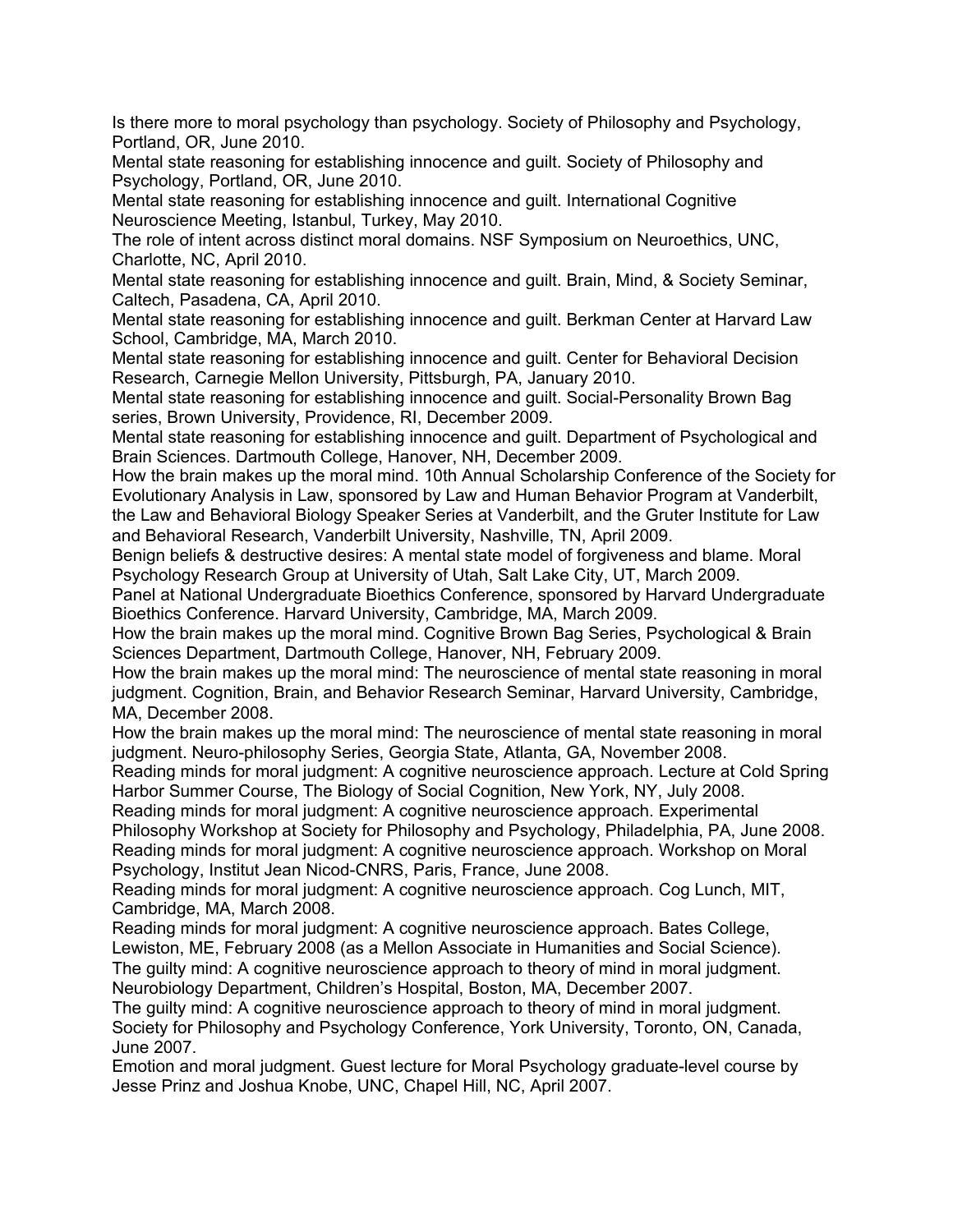Comments on Wright & Bengson: Asymmetries in folk judgments of responsibility and intentional action. American Philosophical Association, Central Division, Chicago, IL, April 2007. Integrating theory of mind and moral judgment. Neuroethics and Empirical Moral Psychology, University of Oslo, Oslo, Norway, March 2007.

Moral judgment: Empirical studies and philosophical implications. American Philosophical Association, Eastern Division, Washington, DC, December 2006.

Two-process model of moral judgment. With Fiery Cushman. Moral Psychology Research Group at Rutgers, New Brunswick, NJ, December 2006.

Moral sense test. With Fiery Cushman. Guest lecture for Moral Psychology undergraduate-level course by Richard Holton, MIT, Cambridge, MA, November 2007.

Emotion and moral judgment: Neuropsychological evidence. Moral Psychology Workshop at MIT, Cambridge, MA, November 2006.

The role of emotion in moral cognition. International Society for Research on Emotions, Atlanta, GA, August 2006.

The role of emotion in moral cognition. Society for Philosophy and Psychology Conference, Washington University, St. Louis, MO, June 2006.

The role of emotion in moral cognition. Neuroscience and Moral Psychology Conference, University of Utah, Salt Lake City, UT, March 2006.

Intuition and moral judgment. With Fiery Cushman. Cognition, Brain, and Behavior Research Seminar, Harvard University, Cambridge, MA, September 2004.

### **Submitted Academic Talks:**

When ignorance is no excuse: evaluating incest vs. assault. Society for Experimental Social Psychology, Santa Monica, CA, October 2016.

When ignorance is no excuse: evaluating incest vs. assault. International Conference on Thinking, Providence, RI, July 2016.

The conflicted self does not cause its own actions. Society for Philosophy and Psychology, Boulder, CO, June 2012.

### **Conference Symposium Chair:**

Moral Psychology. Society for Philosophy and Psychology, York University, Toronto, June 2007.

#### **Interdisciplinary Activities:**

Biannual workshops of the Moral Psychology Research Group (MPRG) for production of The Oxford Handbook of Moral Psychology (2004-present). Founder/president of Harvard Society for Mind, Brain, and Behavior (HSMBB).

#### **Public Media Coverage:**

Human exceptionalism stifles progress, Nautilus, 5/2/2019 Our Culture of Contempt, The New York Times, 3/2/2019 Do moral beliefs shape personalities in adults and adolescents?, Science Trends, 1/7/2019 Conversations about our broken system aren't enough, The Washington Post, 4/27/2018 A potential benefit to memories of terrorism, Scientific American, 4/3/2018 Terrorists' moral judgment probed in psychology test, BBC News, 5/26/2017 When it comes to defining 'terrorism,' there is no consensus, PBS Newshour, 2/26/2017 The psychology of victim blaming, The Atlantic, 10/5/2016 Five Oxford interview questions and five answers, The Guardian. 10/11/2016 (question #3)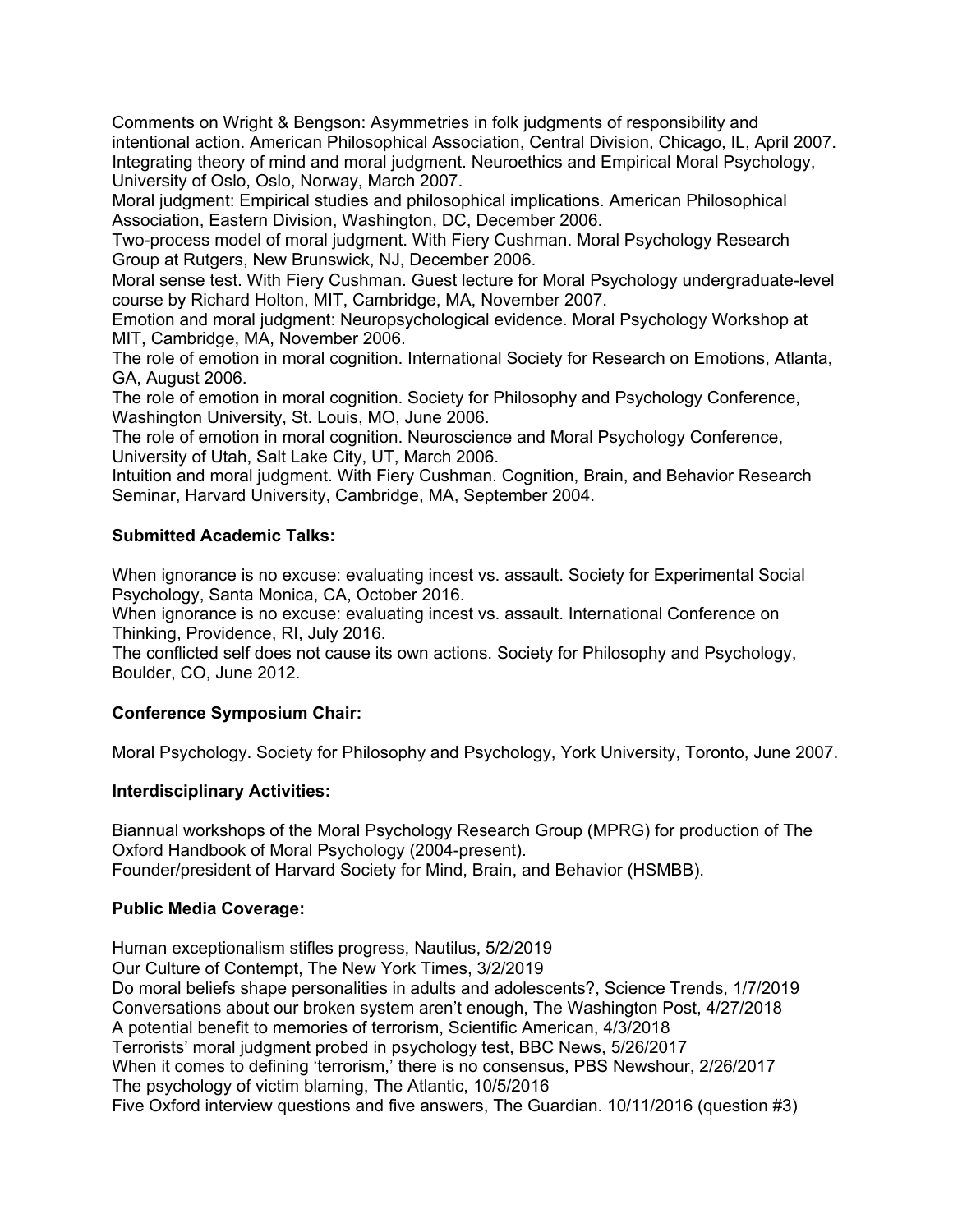Why society blames victims, according to science, The Huffington Post, 7/12/2016 The Wright Show. Meaningoflife tv, 8/6/2015 A simple way to foster kindness in kids, The Huffington Post, 7/13/2016. The Real Victims of Victimhood, NY Times, 12/26/2015 Stuff happens, and the way we talk about it matters, NPR, 10/5/2015 The Kids Are All Right: Have we made our children into moral monsters?, Slate, 3/6/2015 Search for Political Common Ground is Difficult, NPR Morning Edition, 11/27/14 The bias that can help explain endless conflicts, New York Magazine, 11/5/2014 We can all get along, The Guardian. 11/4/2014 Beyond Good and Evil: New Science Casts Light on Morality in the Brain, WBUR, 8/7/2014 Suicide and the 'Impure Soul', The Atlantic, 1/9/2014 'Moral realism' may lead to better moral behavior, Science Daily, 1/29/2013 Morality in making decisions, The Boston Globe, 3/2/2012 The hive mind made me do it, The Boston Globe, 12/18/2011 Morality is other people, The Daily Beast, 12/18/2011 How we assign blame for corporate crimes, MSNBC / Business News Daily, 12/11/2011 Individuals Are Removed from Blame When in Groups, Scientific American, 12/11/2011 How People Assign Blame: Cohesive Groups Hold Members Less Responsible for Individual Actions, Science Daily, 12/8/2011 Can Companies, Political Groups or Organizations Have a Single Mind?, Association for Psychological Science, 12/5/2011 The Vexing Mental Tug-of-War Called Morality, Discover, 9/16/2011 How Does the Brain Work?, Nova ScienceNOW, 2/2/2011 Adults with Autism May Not Understand Others' Intentions, U.S. News & World Report, 2/2/2011 Understanding the Autistic Mind, Science Daily, 2/2/2011 Perception of morality different when you have autism, MSNBC, 1/31/2011 Top 100 Science Stories of 2010, Discover, 12/16/2010 Judging other people's intentions, Simply Science, Nature, 7/12/2010 Altering conscience?, The Dana Foundation, 6/18/2010 Magnets, morality, and reasoning, Psychology Today, 6/11/2010 No harm, no foul, Psychology Today, 4/13/2010 Morality of murder, Research [Highlights](http://www.nature.com/nature/journal/v464/n7289/full/464653d.html), Nature, 4/1/2010 Magnets can alter judgment, CNN Newsroom, 4/1/2010 Magnet mayhem: Modifying morality with magnets, ABC News, 3/31/2010 The amazing brain, Telegraph (UK), 3/31/2010 [radio interview] Canadian Broadcasting Company, 3/31/2010 Morality is modified in the lab, BBC News, 3/30/2010 Can morality be changed magnetically?, CNN, 3/30/2010 Magnetic waves alter moral compass, CBS News, 3/30/2010 Magnets can sway 'Moral Compass', FOX News, 3/30/2010 Scientists discover moral compass in the brain which can be controlled by magnets, Daily Mail, 3/30/2010 Magnets placed near brain can disrupt person's moral compass, NY Daily News, 3/30/2010 A magnetic field applied to the brain can alter people's sense of morality, Popular Science, 3/30/2010 Moral compass influenced by magnets, Times Online (UK), 3/30/2010 Magnets can turn off a person's moral compass, Toronto Sun, 3/30/2010 Magnetism can sway man's moral compass, Slashdot, 3/30/2010 Brain scientists say root of morality is behind the ear, Mirror (UK), 3/30/2010 How does the brain make moral judgments?, Science + Religion Today, 3/30/2010 Brain damage skews our moral compass, New Scientist, 3/30/2010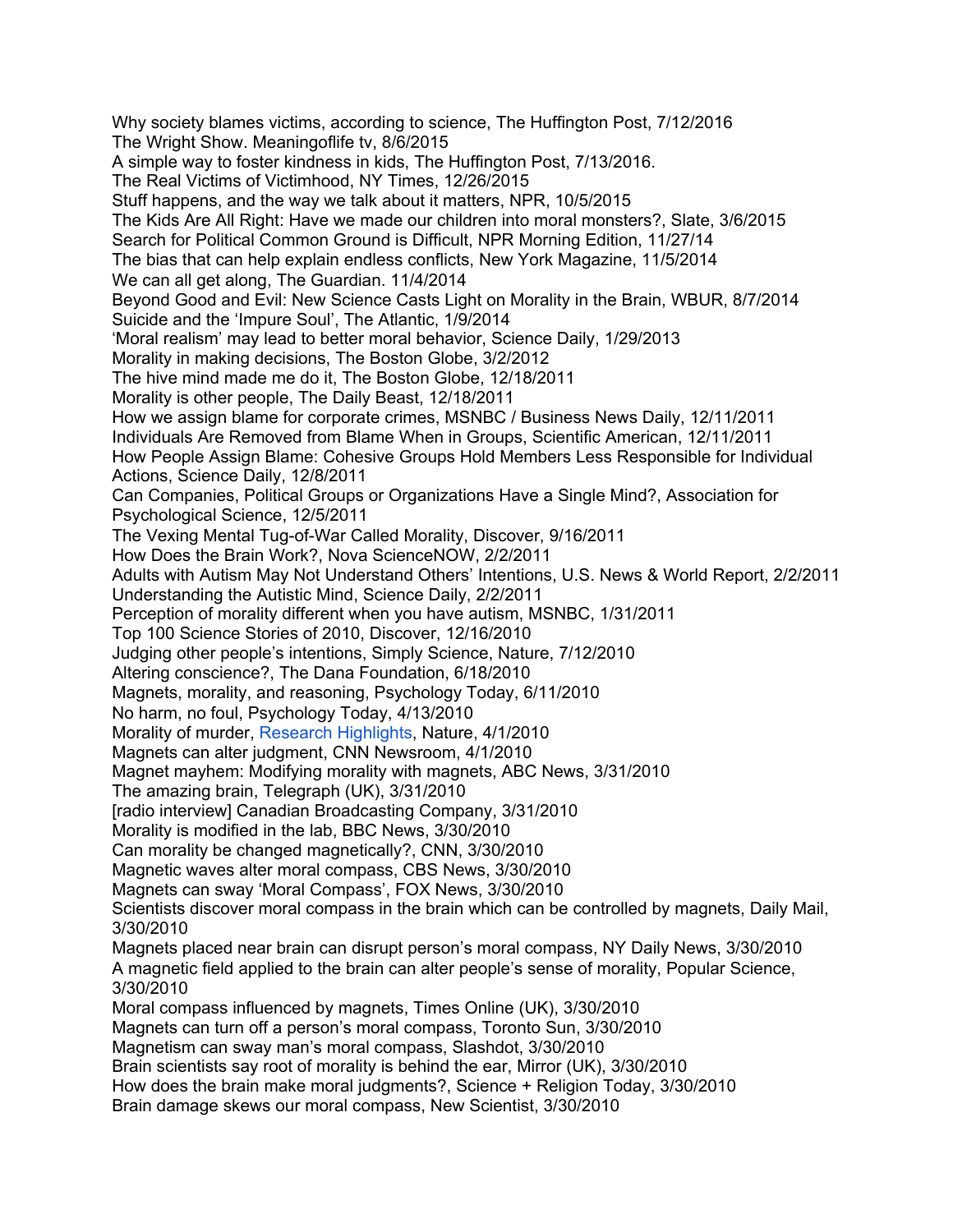Study narrows gap between mind and brain, NPR, All Things Considered, 3/29/2010 Magnets mess minds, morality, Nature, 3/29/2010 Murder or an accident? The brain knows, Science, 3/29/2010 Magnets can alter morality, MSNBC, 3/29/2010 Morality altered by brain stimulation, LiveScience, 3/29/2010 Scientists tweak subjects' brains to alter their moral choices, MSN, 3/29/2010 When is attempted murder more acceptable than harming someone by accident?, Discover, 3/26/2010 Emotions key to judging others, Science Daily, 3/25/2010 Morality - it's in your mind, next to emotions, The Independent (UK), 3/25/2010 Brain's 'moral outrage' center pinpointed, Businessweek, 3/24/2010 The roots of morality, Science, 5/09/2008 The moral instinct, NY Times, 1/13/2008 Scientists draw link between morality and brain's wiring, Wall Street Journal, 5/11/2007 Scanning the brain for its moral center, ABC News / Nightline, 5/2/2007 Making the paper: Brain damage offers clues to the role of emotions in moral decisions, Nature, 4/19/2007 Mind makes right: Brain damage, evolution, and the future of morality, Slate, 3/31/2007 Posing the right question, The Economist, 3/22/2007

### **Mentoring:**

Graduate students (current) Issac Handley-Miner (2020-present) Ryan McManus (2018-present) Minjae Kim (2017-present)

Postdoctoral students (current) Julia Marshall (2020-present, co-advised with Katie McAuliffe) Gordon Kraft-Todd (2019-present) Justin Martin (2017-present, co-advised with Katie McAuliffe)

Postdoctoral Alumni BoKyung Park (2017-2020; currently: assistant professor at UT Dallas) Brendan Gaesser (Templeton Science of Prospection Co-PI, 2013-2016; currently: assistant professor at SUNY Albany) Larisa Heiphetz (NSF SBE Fellow, 2013-2016; currently: assistant professor at Columbia University) Alek Chakroff (2015-2016; currently: Google)

Graduate Alumni Lily Tsoi (NSF Graduate Research Fellow, 2013-2018, currently: postdoc at Princeton University, with Diana Tamir) James Dungan (NSF Graduate Research Fellow, 2011-2017, currently: postdoc at University of Chicago Booth School of Business, with Nick Epley) Jordan Theriault (NSERC Graduate Research Fellow, 2011-2017, currently: postdoc at Northeastern, with Lisa Feldman Barrett) Alek Chakroff (2010-2015\*, currently: Google) Laura Niemi (2011-2015, currently: Assistant Professor at Cornell University) Joshua Rottman (2010-2015\*, currently: Assistant Professor at Franklin & Marshall) \*Co-advisor for these students